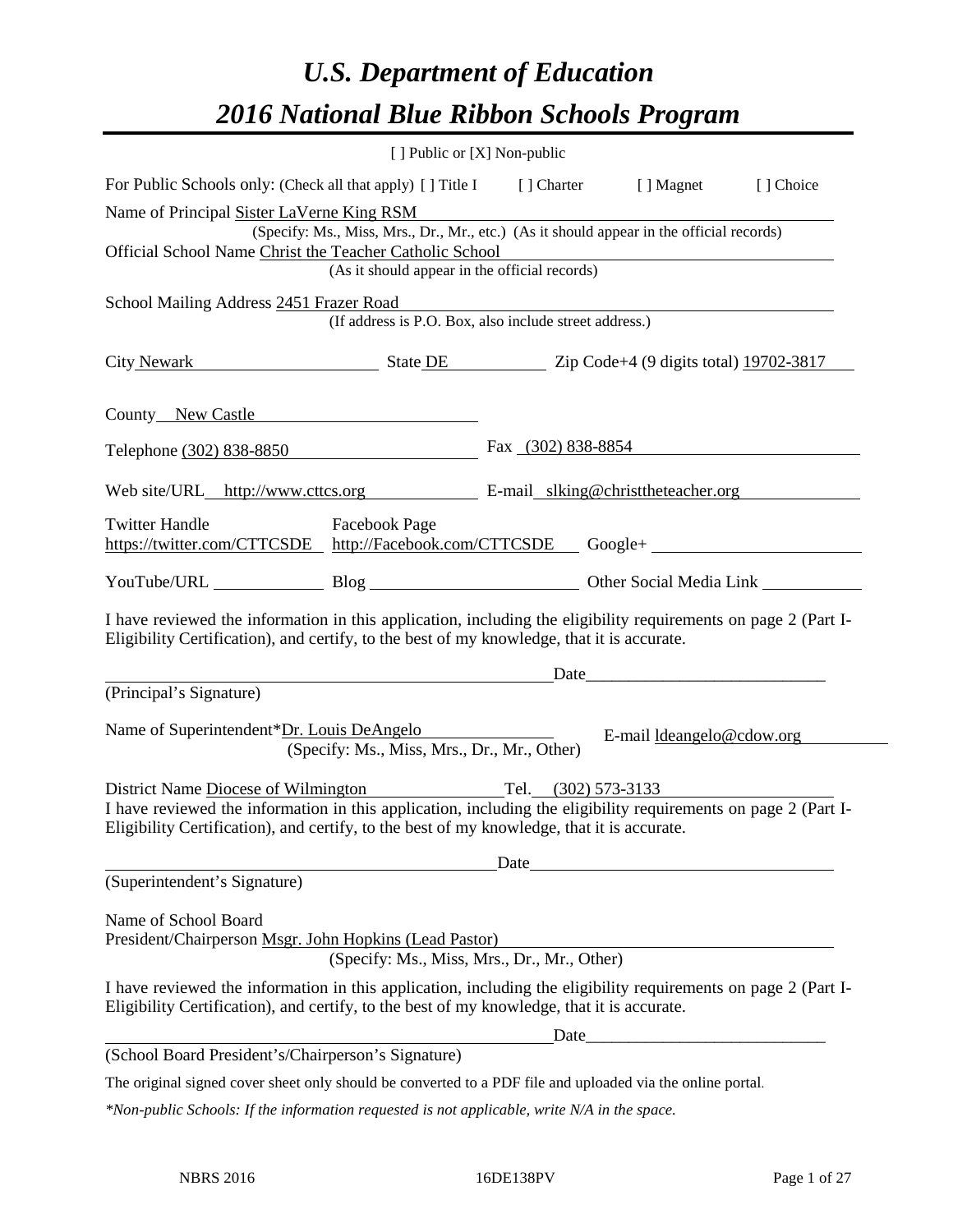The signatures on the first page of this application (cover page) certify that each of the statements below, concerning the school's eligibility and compliance with U.S. Department of Education and National Blue Ribbon Schools requirements, are true and correct.

- 1. The school configuration includes one or more of grades K-12. (Schools on the same campus with one principal, even a K-12 school, must apply as an entire school.)
- 2. The public school has met their state's accountability requirements (i.e., avoided sanctions) in participation, performance in reading (or English language arts) and mathematics, and other academic indicators (i.e., attendance rate and graduation rate) using the most recent accountability results available for the year prior to nomination.
- 3. To meet final eligibility, a public school must meet the state's accountability requirements (i.e., avoided sanctions) in participation, performance in reading (or English language arts) and mathematics, and other academic indicators (i.e., attendance rate and graduation rate) for the year in which they are nominated (2015-2016) and be certified by the state representative. Any status appeals must be resolved at least two weeks before the awards ceremony for the school to receive the award.
- 4. If the school includes grades 7 or higher, the school must have foreign language as a part of its curriculum.
- 5. The school has been in existence for five full years, that is, from at least September 2010 and each tested grade must have been part of the school for the past three years.
- 6. The nominated school has not received the National Blue Ribbon Schools award in the past five years: 2011, 2012, 2013, 2014, or 2015.
- 7. The nominated school has no history of testing irregularities, nor have charges of irregularities been brought against the school at the time of nomination. The U.S. Department of Education reserves the right to disqualify a school's application and/or rescind a school's award if irregularities are later discovered and proven by the state.
- 8. The nominated school or district is not refusing Office of Civil Rights (OCR) access to information necessary to investigate a civil rights complaint or to conduct a district-wide compliance review.
- 9. The OCR has not issued a violation letter of findings to the school district concluding that the nominated school or the district as a whole has violated one or more of the civil rights statutes. A violation letter of findings will not be considered outstanding if OCR has accepted a corrective action plan from the district to remedy the violation.
- 10. The U.S. Department of Justice does not have a pending suit alleging that the nominated school or the school district as a whole has violated one or more of the civil rights statutes or the Constitution's equal protection clause.
- 11. There are no findings of violations of the Individuals with Disabilities Education Act in a U.S. Department of Education monitoring report that apply to the school or school district in question; or if there are such findings, the state or district has corrected, or agreed to correct, the findings.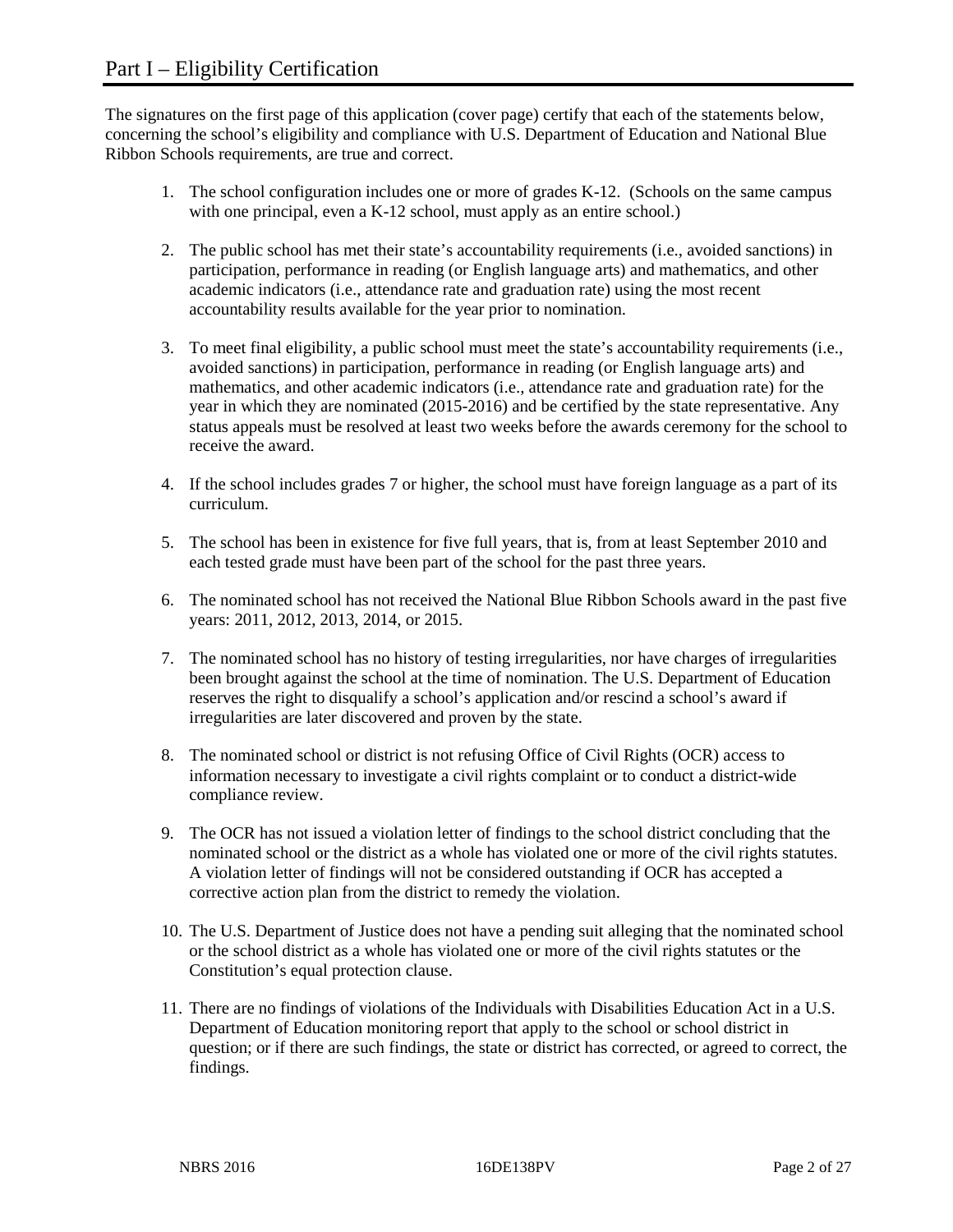#### **Data should be provided for the most recent school year (2015-2016) unless otherwise stated.**

**DISTRICT** (Question 1 is not applicable to non-public schools)

| Ι. | Number of schools in the district<br>(per district designation): | $\underline{0}$ Elementary schools (includes K-8)<br>0 Middle/Junior high schools |
|----|------------------------------------------------------------------|-----------------------------------------------------------------------------------|
|    |                                                                  | 0 High schools                                                                    |
|    |                                                                  | $0 K-12$ schools                                                                  |

0 TOTAL

**SCHOOL** (To be completed by all schools)

- 2. Category that best describes the area where the school is located:
	- [] Urban or large central city [ ] Suburban with characteristics typical of an urban area [X] Suburban [ ] Small city or town in a rural area [ ] Rural
- 3. Number of students as of October 1, 2015 enrolled at each grade level or its equivalent in applying school:

| Grade                           | # of         | # of Females | <b>Grade Total</b> |
|---------------------------------|--------------|--------------|--------------------|
|                                 | <b>Males</b> |              |                    |
| <b>PreK</b>                     | 26           | 24           | 50                 |
| K                               | 26           | 27           | 53                 |
| 1                               | 26           | 39           | 65                 |
| $\overline{2}$                  | 27           | 29           | 56                 |
| 3                               | 29           | 36           | 65                 |
| 4                               | 28           | 39           | 67                 |
| 5                               | 23           | 36           | 59                 |
| 6                               | 31           | 32           | 63                 |
| 7                               | 27           | 39           | 66                 |
| 8                               | 27           | 37           | 64                 |
| 9                               | 0            | $\theta$     | 0                  |
| 10                              | 0            | 0            | 0                  |
| 11                              | $\theta$     | 0            | $\theta$           |
| 12 or higher                    | $\theta$     | 0            | 0                  |
| <b>Total</b><br><b>Students</b> | 270          | 338          | 608                |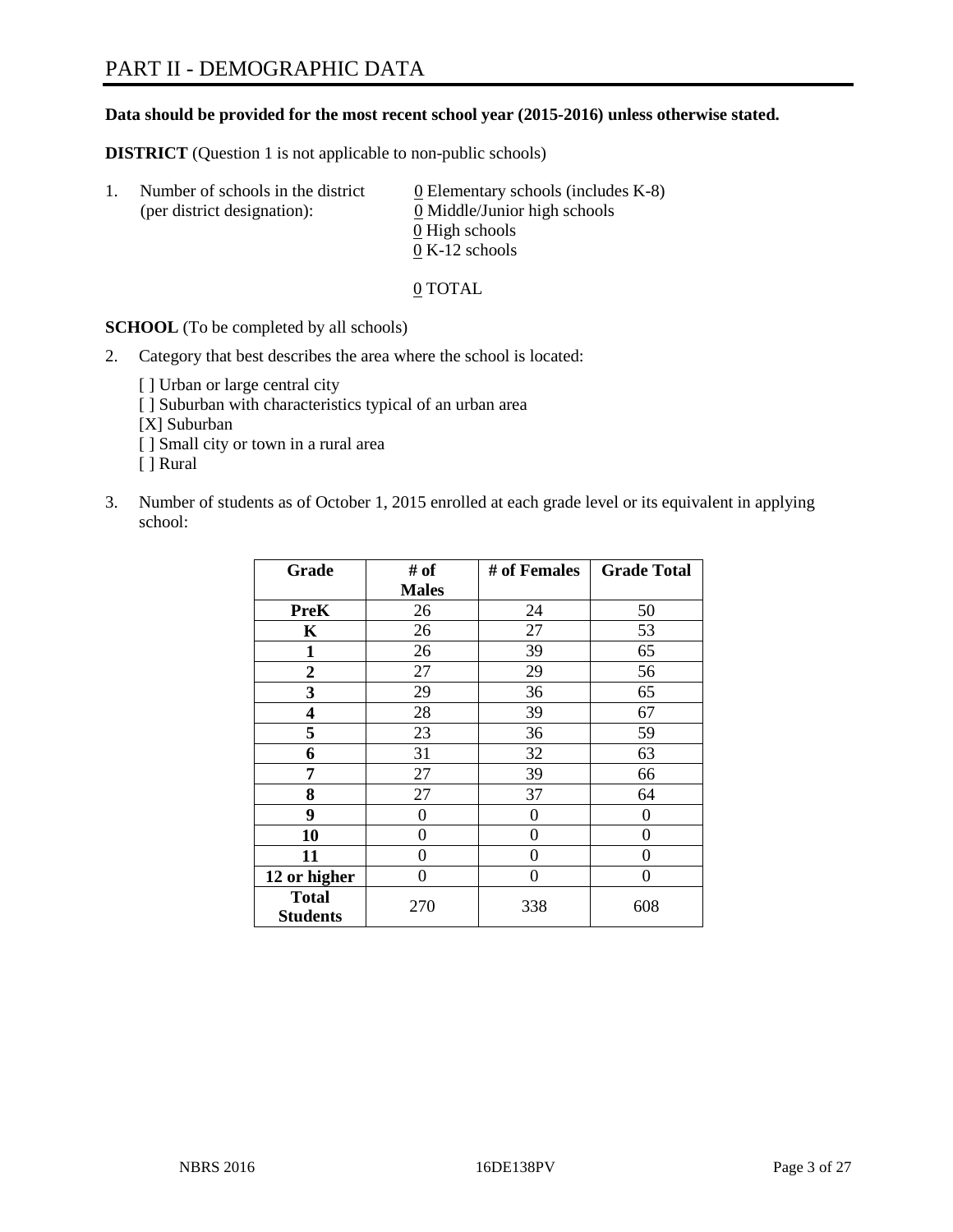4. Racial/ethnic composition of  $\qquad 0\%$  American Indian or Alaska Native the school: 9 % Asian

 % Black or African American % Hispanic or Latino % Native Hawaiian or Other Pacific Islander 77 % White % Two or more races **100 % Total**

(Only these seven standard categories should be used to report the racial/ethnic composition of your school. The Final Guidance on Maintaining, Collecting, and Reporting Racial and Ethnic Data to the U.S. Department of Education published in the October 19, 2007 *Federal Register* provides definitions for each of the seven categories.)

5. Student turnover, or mobility rate, during the 2014 – 2015 school year: 2%

This rate should be calculated using the grid below. The answer to (6) is the mobility rate.

| <b>Steps For Determining Mobility Rate</b>         | <b>Answer</b> |
|----------------------------------------------------|---------------|
| (1) Number of students who transferred to          |               |
| the school after October 1, 2014 until the         | 5             |
| end of the 2014-2015 school year                   |               |
| (2) Number of students who transferred             |               |
| <i>from</i> the school after October 1, 2014 until |               |
| the end of the 2014-2015 school year               |               |
| (3) Total of all transferred students [sum of      | 12            |
| rows $(1)$ and $(2)$ ]                             |               |
| (4) Total number of students in the school as      | 606           |
| of October 1, 2014                                 |               |
| $(5)$ Total transferred students in row $(3)$      |               |
| divided by total students in row (4)               | 0.020         |
| $(6)$ Amount in row $(5)$ multiplied by 100        | ာ             |

6. English Language Learners (ELL) in the school:  $1\%$ 

9 Total number ELL

Specify each non-English language represented in the school (separate languages by commas): Spanish, Italian, and Chinese

7. Students eligible for free/reduced-priced meals: 7%

Total number students who qualify:  $\frac{44}{1}$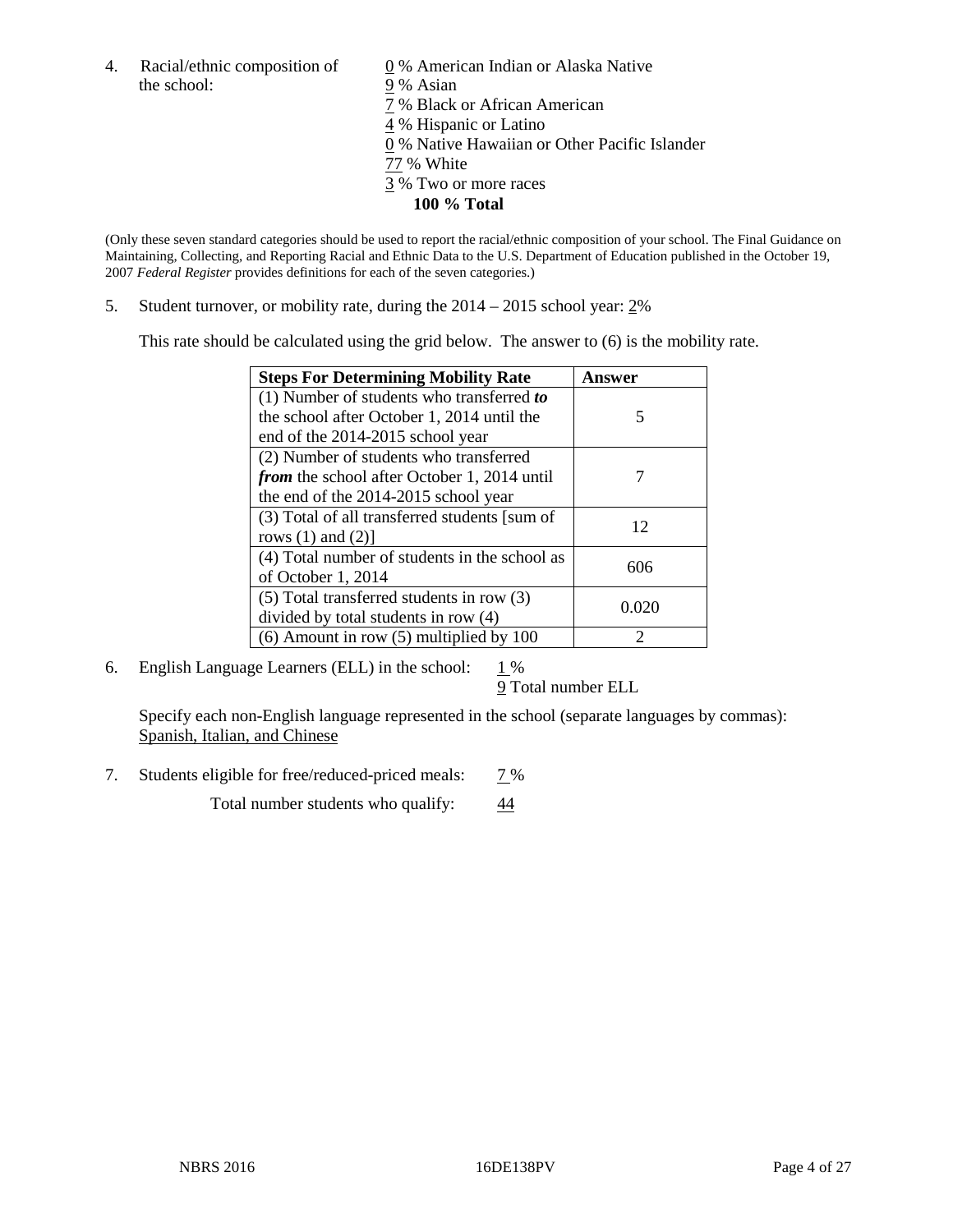Indicate below the number of students with disabilities according to conditions designated in the Individuals with Disabilities Education Act. Do not add additional conditions. It is possible that students may be classified in more than one condition.

| 2 Autism                | 1 Orthopedic Impairment                 |
|-------------------------|-----------------------------------------|
| 0 Deafness              | 44 Other Health Impaired                |
| 0 Deaf-Blindness        | 23 Specific Learning Disability         |
| 6 Emotional Disturbance | 11 Speech or Language Impairment        |
| 0 Hearing Impairment    | 0 Traumatic Brain Injury                |
| 0 Mental Retardation    | 0 Visual Impairment Including Blindness |
| 6 Multiple Disabilities | <b>0</b> Developmentally Delayed        |

- 9. Number of years the principal has been in her/his position at this school: 15
- 10. Use Full-Time Equivalents (FTEs), rounded to nearest whole numeral, to indicate the number of school staff in each of the categories below:

|                                       | <b>Number of Staff</b> |
|---------------------------------------|------------------------|
| Administrators                        |                        |
| Classroom teachers                    | 19                     |
| Resource teachers/specialists         |                        |
| e.g., reading, math, science, special | 10                     |
| education, enrichment, technology,    |                        |
| art, music, physical education, etc.  |                        |
| Paraprofessionals                     | 5                      |
| Student support personnel             |                        |
| e.g., guidance counselors, behavior   |                        |
| interventionists, mental/physical     |                        |
| health service providers,             | 5                      |
| psychologists, family engagement      |                        |
| liaisons, career/college attainment   |                        |
| coaches, etc.                         |                        |

11. Average student-classroom teacher ratio, that is, the number of students in the school divided by the FTE of classroom teachers, e.g.,  $22:1$   $32:1$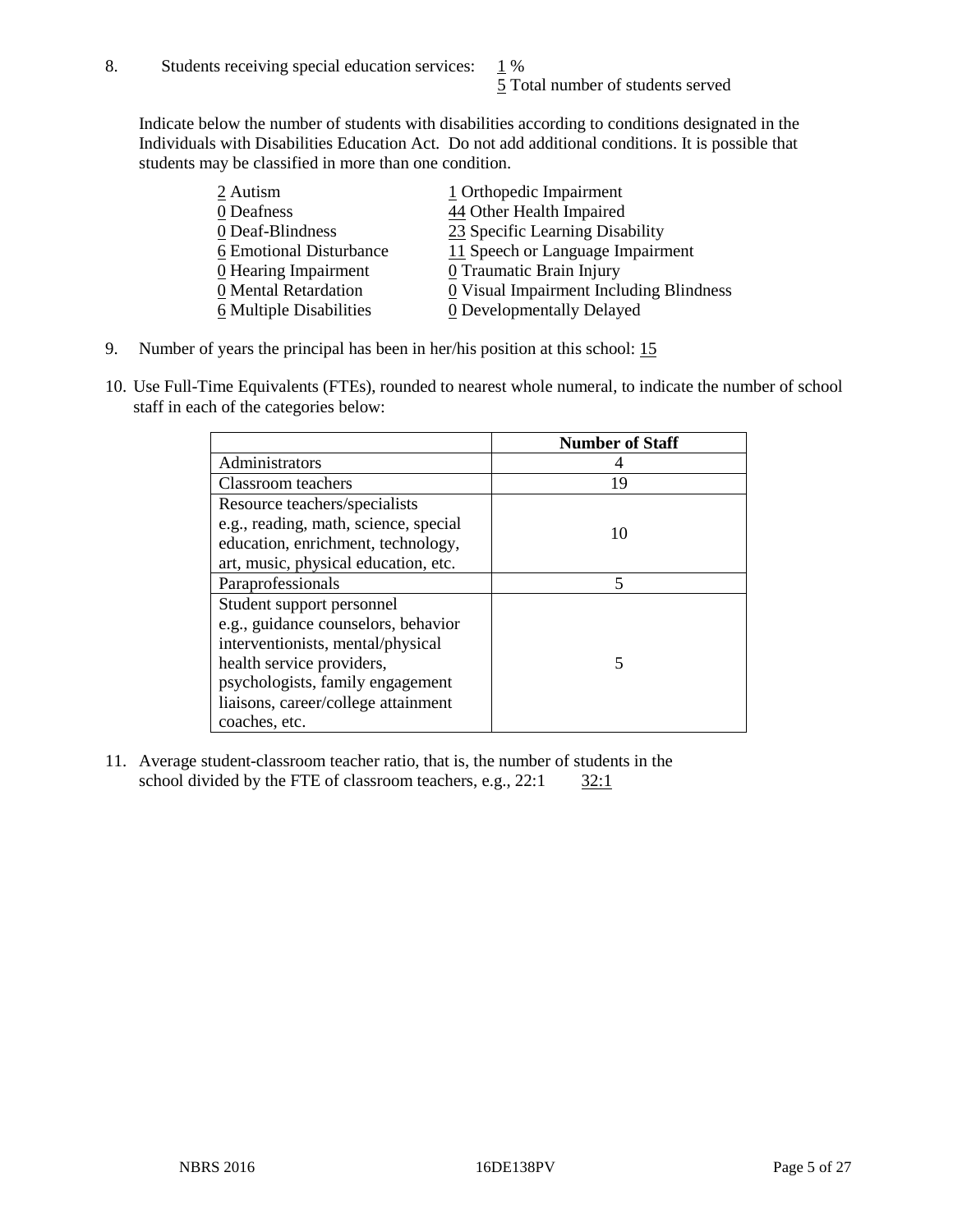12. Show daily student attendance rates. Only high schools need to supply yearly graduation rates.

| <b>Required Information</b> |     | 2014-2015   2013-2014   2012-2013 |       | 2011-2012 | 2010-2011 |
|-----------------------------|-----|-----------------------------------|-------|-----------|-----------|
| Daily student attendance    | 96% | 96%                               | 96%   | 77%       | 96%       |
| High school graduation rate | 0%  | 0%                                | $0\%$ | 9%        | 0%        |

#### 13. **For high schools only, that is, schools ending in grade 12 or higher.**

Show percentages to indicate the post-secondary status of students who graduated in Spring 2015.

| <b>Post-Secondary Status</b>                  |    |
|-----------------------------------------------|----|
| Graduating class size                         |    |
| Enrolled in a 4-year college or university    | 0% |
| Enrolled in a community college               | 0% |
| Enrolled in career/technical training program | 0% |
| Found employment                              | 0% |
| Joined the military or other public service   | 0% |
| Other                                         |    |

14. Indicate whether your school has previously received a National Blue Ribbon Schools award. Yes X No

If yes, select the year in which your school received the award. 2010

15. In a couple of sentences, provide the school's mission or vision statement.

CTTCS nurtures the academic, spiritual, moral, social, and physical development of students by embracing their individual gifts and talents through worship, education, service, and stewardship.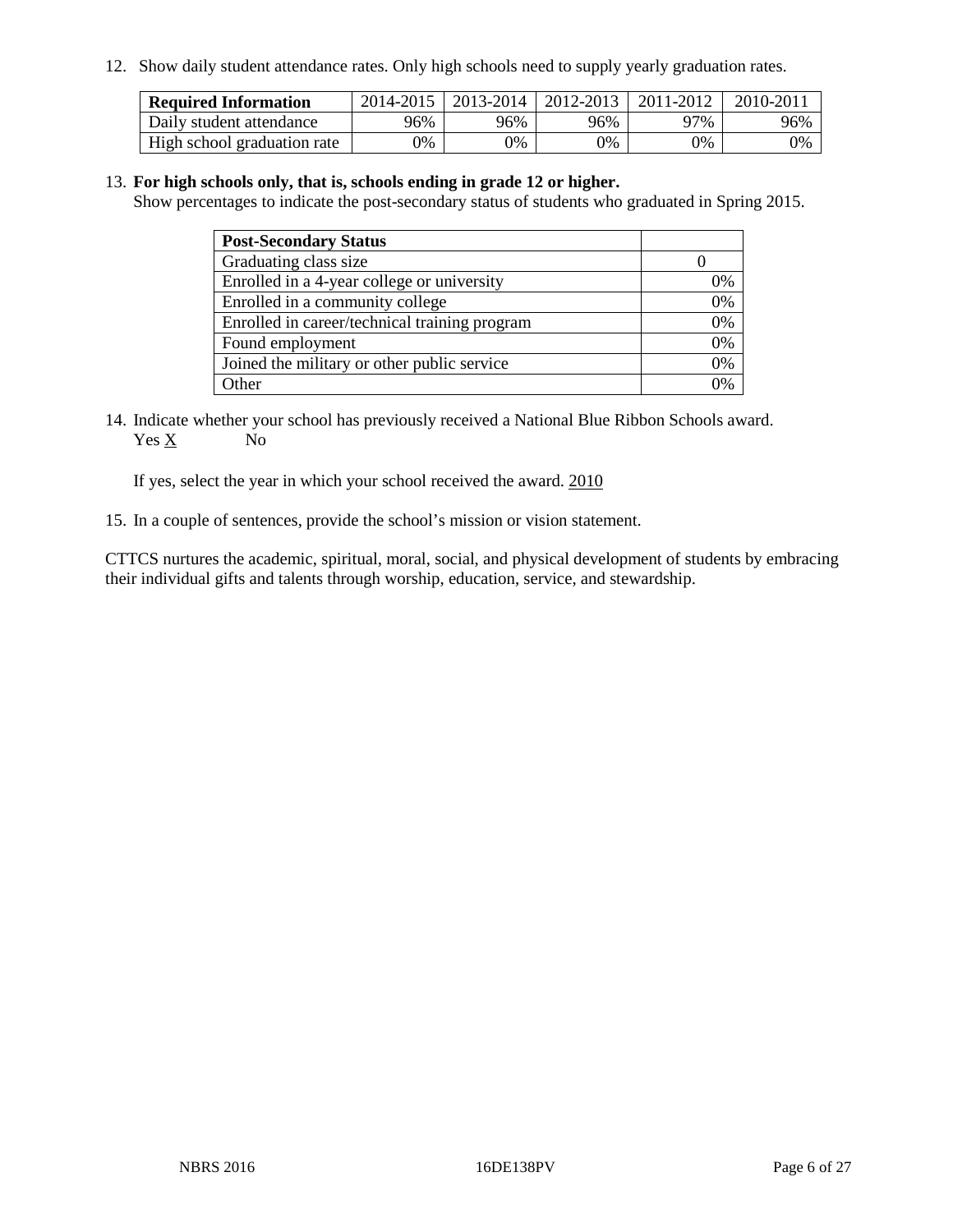# PART III – SUMMARY

Christ the Teacher Catholic School (CTTCS), an elementary school in the Diocese of Wilmington, opened in September 2002 and has continued to grow and develop its identity, academics, programs, and enrollment since then. CTTCS is Middle States accredited, a 2010 recipient of the National Blue Ribbon School award, a 2014 Today's Catholic Teacher: Innovations in Catholic Education award winner, and a 2015 Anti-Defamation League "No Place for Hate" designee.

The school's campus was designed to provide maximum flexibility for multiple uses by the school population, the parishes, and the local community. Built on 35 acres of land, the 68,000 square foot school building has cluster-design academic wings (K-2, 3-5, and 6-8), effectively creating three academies within one school. To meet the demands of increased enrollment (398 students in 2002; 608 students in 2015), a growing athletics program, and a need for full-day pre-school, the school plans to begin construction in 2016 on an addition. The new building will have space for full-day 3-year-old and 4-year-old pre-school classes, restrooms, and a full, regulation-size gymnasium, allowing CTTCS to host varsity volleyball and basketball games. The school and its students are not confined by the walls of the building though, as an outdoor classroom built within the wetlands on the property is often used by classes. Several Eagle Scout projects have been completed on the grounds with the scouts learning organizational and leadership skills while beautifying the campus. One such project involved the construction of an Angel Trail that has reflection stations with prayers and quotes which leads to a memorial rock that has plaques engraved with the names of all members of the CTTCS community (faculty, students, and parents) who have passed away since the school began. Recently, a meditation gazebo has been constructed as another prayerful place on the campus for the community to gather. The campus is also home to St. Margaret of Scotland Parish, one of the four parishes served by this diocesan regional school.

The religious, academic and extra-curricular programs reflect the care and quality that has historically been associated with Catholic education. Well-qualified teachers assist parents, the primary educators of children, in religious and academic teaching of children. Students are offered opportunities to participate in sports, clubs, competitions, instrumental music, guitar and piano lessons, band, choir, and musicals. All students participate in Spanish classes and in 2015 Chinese was added as an elective. Advanced classes in language arts and math enable students to take challenging high school courses.

The faculty/staff includes not only classroom teachers but also teachers for gym, art, music, Spanish, computer, library, resource teachers (who teach special needs and accelerated students), teacher aides, office staff, maintenance and cafeteria personnel.

The mission of CTTCS is to welcome and embrace each child, as an individual who is differently abled, into a learning environment which seeks to develop and challenge the whole person – intellectually, spiritually, and physically – and fosters in each child an attitude of enthusiastic, compassionate, and faith-filled service, thus cultivating the knowledge and love of God and the virtues of respect, mercy, and service to God's people.

The best education is one that embraces the whole child. Programs are focused on developing students as members of the Christian community, both socially and academically. Students leave school well prepared for life experiences, motivated for success and firmly anchored in Christian traditions and values.

The 2010 recognition as a National Blue Ribbon School has brought about positive change in the school community. Students and faculty acknowledge that the bar has been raised and the school must present itself in a way that proves it is worthy of the national recognition. Interest in the school and the number of prospective students touring the school increased after local news coverage of the school's success. Based on the school's status, a national testing company inquired about having CTTCS take practice exams to help determine the validity of potential test questions. The funding from the practice testing has enabled the school to develop local and international mission projects, one of which led to the school winning the Today's Catholic Teacher: Innovations in Catholic Education award in 2014. The development of a Diversity Club is another example of the school's dedication to recognizing the best in one another and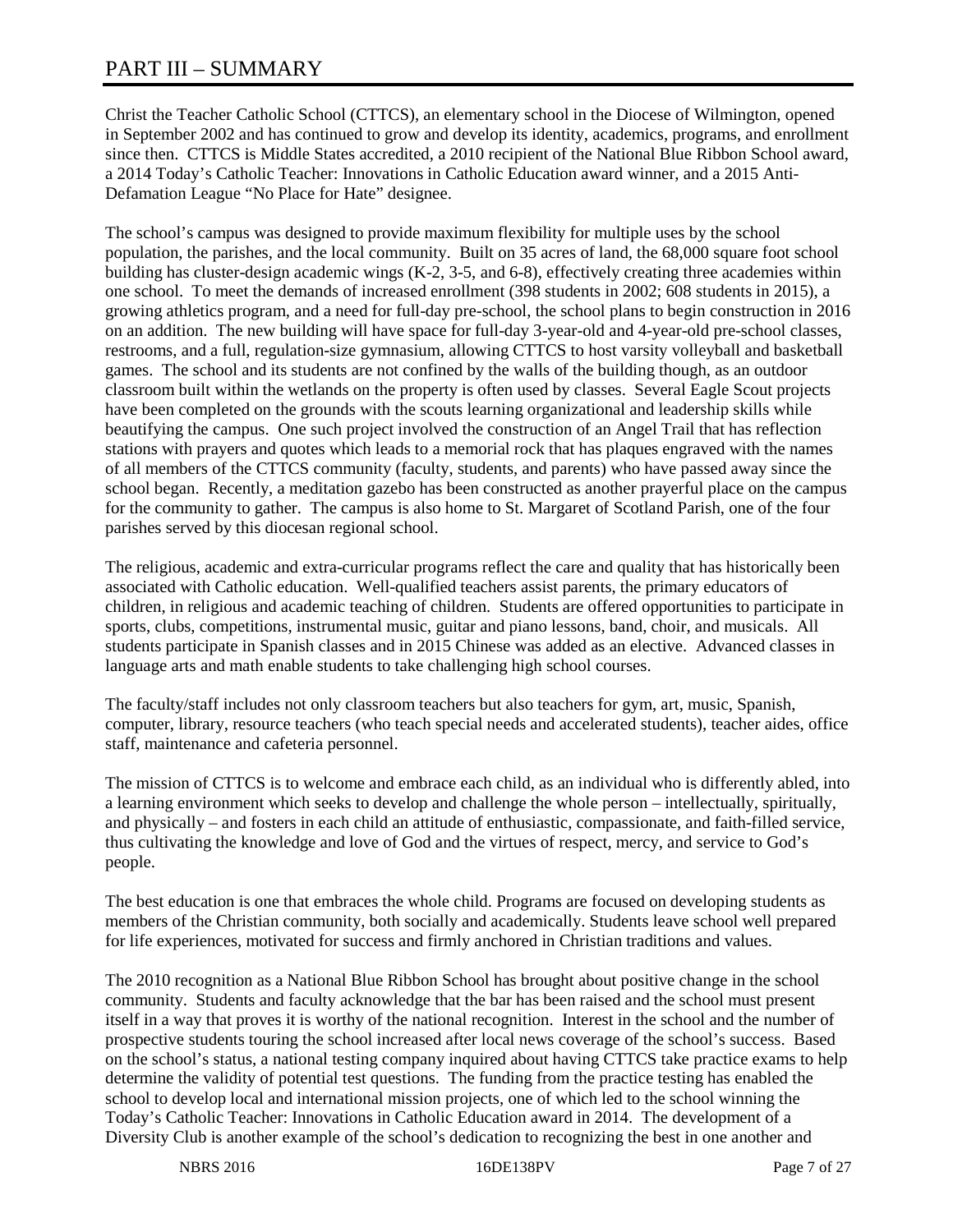celebrating each person's uniqueness.

At CTTCS, students are called to recognize their responsibilities to the community. Every effort is made to encourage students to be merciful toward the less fortunate of our world, and to respond unselfishly with their time, energy, intellect and resources. Service-learning opportunities are a part of the school tradition, and can be seen through various class and school projects. Along with service to one another, the school community is working to care for our environment through various initiatives. Students are encouraged to carry with them the charism of service through individual and/or community endeavors long beyond their time at CTTCS.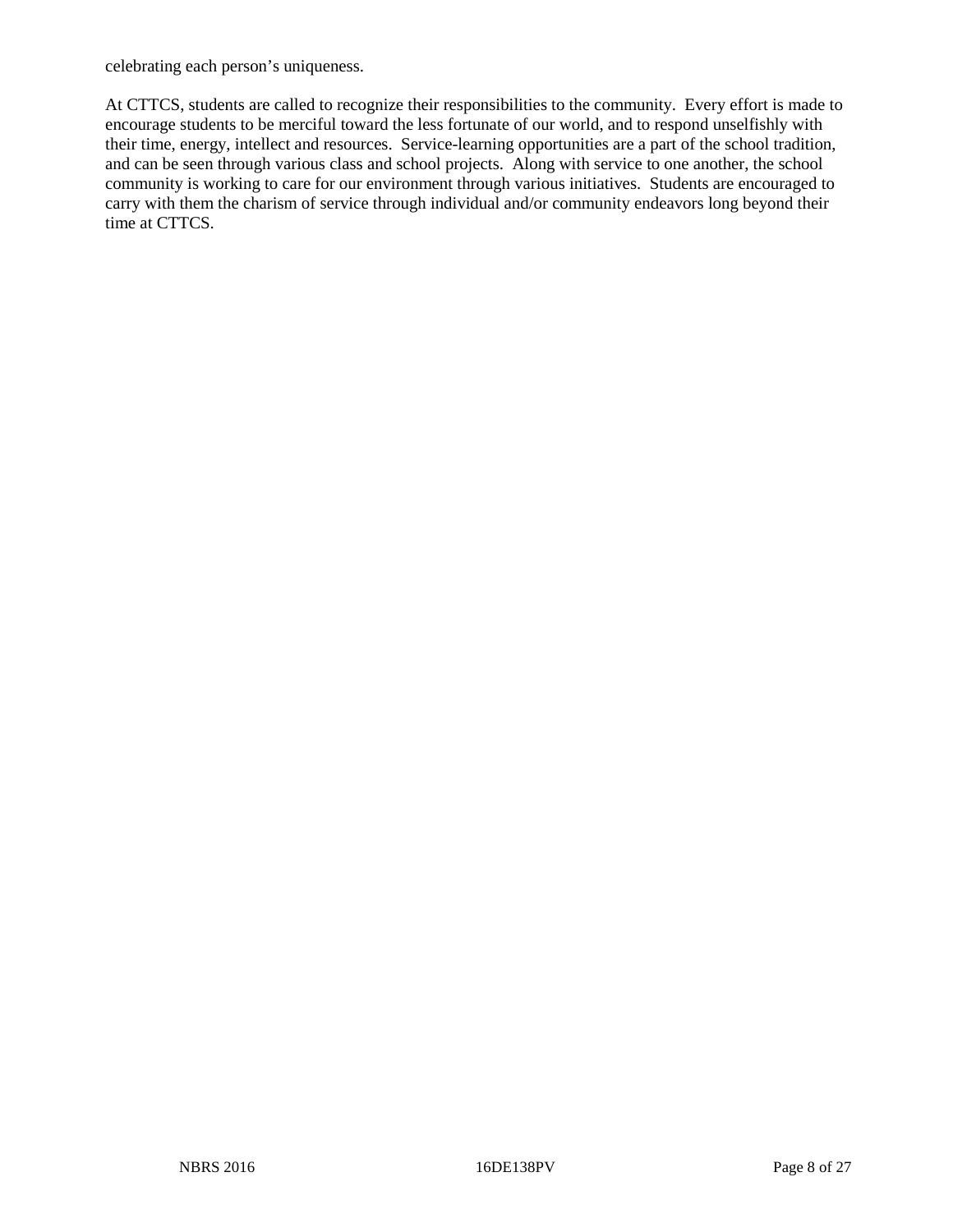## **1. Core Curriculum:**

CTTCS, a Catholic school, includes Religion in its core curriculum areas. CTTCS strives to foster an appreciation of Catholic faith traditions and to provide opportunities to participate actively in their expression. Each day begins in prayer together, students participate in Religion classes, and lessons of the faith are interwoven into all other curriculum areas.

Integrated Language Arts consists of reading, writing, spelling, grammar, and vocabulary. Instruction is provided in numerous ways including teacher presentations, cooperative group work, digital creations and editing, creative writing activities, presentations, and online activities. Additional activities, such as a Speech Club, publishing opportunities, and participation in numerous writing competitions augment the curriculum, build pride and develop self-esteem. In addition to the library, the school has invested in a digital library system called Zing. Students use Zing on any device with an internet connection to access thousands of titles, and can annotate, write reviews, and complete related assignments. Zing and the online components of the language arts textbook series are interactive ways for the students to practice skills and develop a love of reading.

The language arts/reading curriculum is based on diocesan and Common Core standards. The faculty carefully chose texts that have multi-tier reading components, offering quality selections that will keep the interest of readers at all ability levels. Each grade has reading groups that are based on current achievement, ensuring that each student is being taught on a level that will meet his/her needs and challenge him/her to continuously improve. If teachers or parents feel that additional services are necessary, CTTCS coordinates with the local public school district to access testing and evaluative services. Students with special needs receive speech therapy and/or Title I reading services on-site. Lessons are coordinated with classroom teachers ensuring a wrap-around approach that will best serve the students.

The mathematics program develops a solid understanding of the basics while increasing critical thinking and problem solving skills. The math curriculum is also based on diocesan and Common Core standards. Starting in third grade, the students are in leveled math classes with accelerated students taking advanced courses. Some students complete a high school Algebra course while in eighth grade. In 2015, the Algebra students began using one-to-one technology for the course. Chromebooks are used in class as the textbook is available only in digital format. The entire sixth grade began a one-to-one Chromebook program in 2015 as well, allowing for the integration of technology into all subject areas, including math, on a daily basis.

The school's hands-on approach to science has made the subject a favorite for many students. In recent years, a separate science lab for grades K-2 was added, allowing for additional true "lab" experiences for all students. Learning about the world around us helps students realize that they are truly stewards of the earth. The realization of interconnectedness of all life reinforces the belief that actions can affect change. This year's theme, "Merciful Like the Father," lends itself to a natural integration with the science curriculum. In addition to new technology and digital components being added to the science program, the school continues to make use of an outdoor classroom that is located on the school's campus. The outdoor classroom was built among the wetlands habitat that was developed in partnership with the Delaware Department of Natural and Environmental Resources.

The Social Studies classes link current events with history. Social Studies is also a content area where many service projects and Religion are linked together through cross-curricular events. In addition to using CNN News for current events, students in the upper grades partner with younger students to carry out activities that bring the social studies lessons to life. Often the joint ventures are related to a service project that will benefit students in another part of the world. For example, for several years CTTCS has been learning about and raising funds to improve the quality of life at a school in San Marcos, Guatemala. The principal, five teachers, and a graduate of the school have all been able to travel to San Marcos to see the improvements that have been made as a result of the efforts of CTTCS and to share their experiences with our students. Through lessons about the people, landforms, culture, and political system of Guatemala and other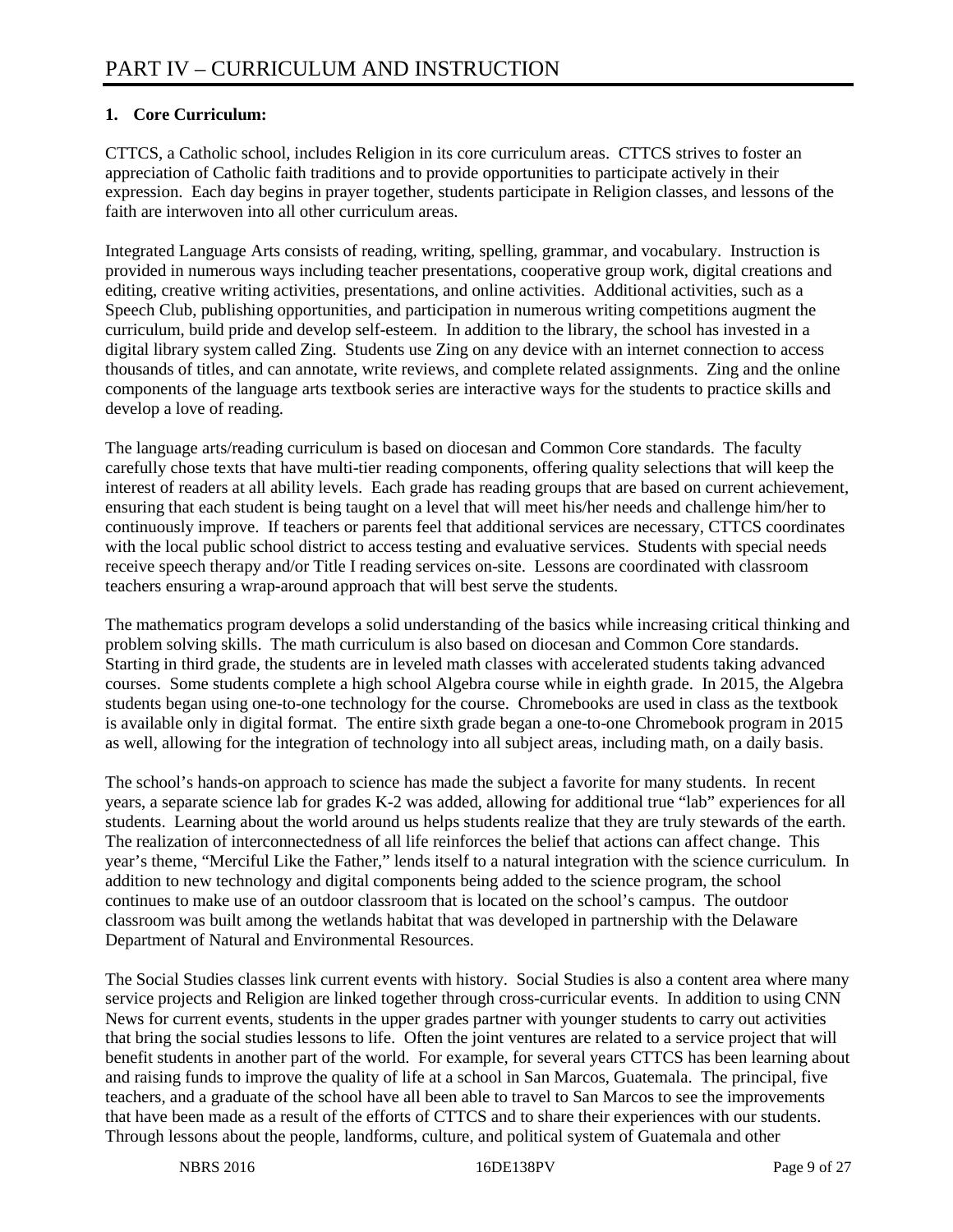countries, CTTCS students develop a greater appreciation for democracy and all of the rights and privileges that come with being a citizen of the United States.

CTTCS has part-time preschool programs for three and four-year-olds. The three-year-old program is run on Tuesdays and Thursdays, with separate morning and afternoon classes. The four-year-old program is also half day, but meets on Mondays, Wednesdays, and Fridays. When the planned expansion to the school is complete, full-day classes will be offered. Religious, social, emotional, and academic learning occur each day. The three-year-old program focuses on social development and the building blocks for reading and math including letter and sound recognition and counting. The four-year-old program continues the academic focus with phonics, writing, and number sense. Technology is integrated with the use of iPads and a SmartTable. Preschoolers also participate in physical education, art, music, and Spanish classes.

### **2. Other Curriculum Areas:**

CTTCS aims to educate the whole child and thus the school's curriculum reaches far beyond the core subject areas. The arts program at CTTCS grows each year. The students in kindergarten through grade five have art classes weekly, completing projects that range from sketching to sculpting. The sixth through eighth grade students have art lessons that are integrated into other subject areas. The art and subject area teachers coordinate efforts so that art projects are part of bigger science, social studies or language arts assignments. Students often submit entries to various artistic contests and many participate in an afterschool Art Club. The performing arts program at CTTCS is extremely strong. All students have weekly music classes in which they learn the about music theory, composition, instruments, and performance. Over 65 students participate in the school choir, singing at school functions, local performances, and regional competitions. Instrumental and piano lessons are a weekly activity for many students, with some also participating in the school band. The spring musical is a highlight of the year, with students in grades five through eight being star performers and stage crew.

Physical education at CTTCS goes beyond the students' weekly gym classes. The physical education teacher incorporates healthy living and nutrition components into lessons, teaching about eating well, wearing bike helmets and seatbelts, and staying active. The school nurse also teaches lessons on topics including hand washing, illnesses, and family life. As a follow-up to a 2014 "Circus of the Kids" program in which all students learned to juggle, the spring of 2016 will be an unforgettable time. The Circus of the Kids full program will be held at CTTCS. All students will receive instruction on various circus acts including tumbling, silk ropes, and trick bicycling. Approximately 100 students will participate in afterschool lessons for two weeks in which they will train to be in an act of the circus, going beyond what they ever thought they would be able to accomplish. The program will culminate with full circus performances that are open to the public. The athletics/sports program has grown significantly as well, with more than 280 students playing at least one sport on the school's teams. Part of the school's expansion will include the building of a new gymnasium, large enough to have regulation size volleyball and basketball courts so that the school may host varsity games and tournaments.

Recognizing that we live in a global society has reinforced the desire to have all students learn a foreign language. CTTCS is in compliance with the Blue Ribbon Program's foreign language requirement. The kindergarten through fifth grade students have Spanish class once a week. The sixth graders have Spanish classes twice per week, and the seventh and eighth graders meet three times each week. In 2015 a new Spanish program was introduced that has online components so the students can record their speaking and get feedback about it right away. There is also an advanced online component available to the students who are already bilingual, to enhance their reading and writing in Spanish. CTTCS developed a Chinese language course that was added as an elective in 2015.

Technology is in abundance at CTTCS. The curriculum provides access to a multimedia learning environment whereby students will be equipped for educational and leadership roles in the future. Grades kindergarten through five have weekly computer class, in addition to using the computer lab and laptop cart for various projects. The sixth graders began a one-to-one Chromebook program in 2015 and thus technology is woven into all subject areas daily. The one-to-one initiative will continue with each new sixth grade class receiving devices. Grades seven and eight use the computer lab and Chromebook carts for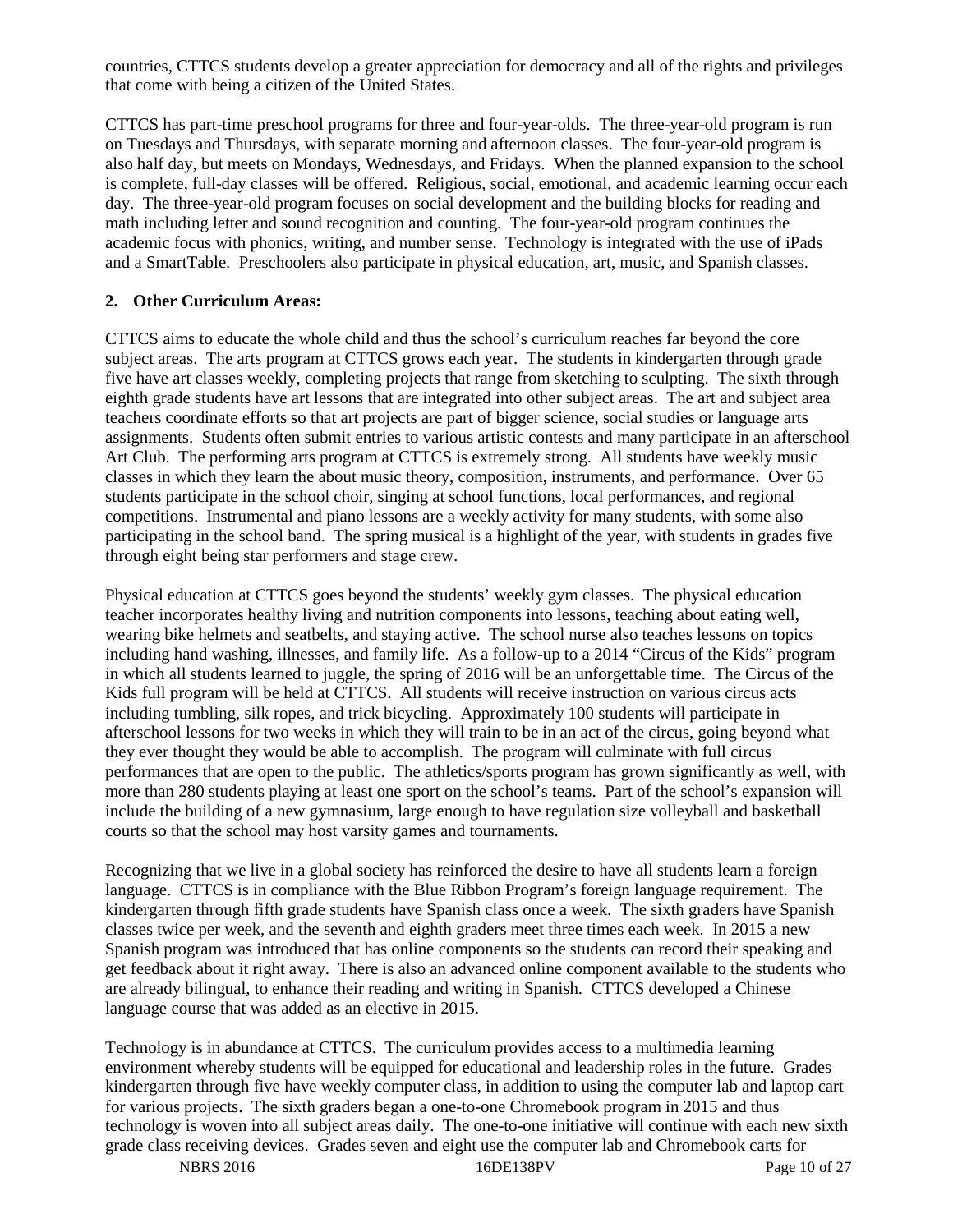research and digital projects. Each classroom is equipped with an interactive projector and several computers, and the classes also utilize a classroom response/clicker system. Even the preschool is involved with technology, using a SMART Table and iPads.

The emotional well-being of our students is critical, thus CTTCS has a full-time guidance counselor who meets with students individually, in small groups, and whole classes. The implementation of a curriculum that focuses on acceptance, friendship, kindness, personal responsibility, and service led CTTCS being the first elementary school in Delaware to be named a "No Place for Hate" school by the Anti-Defamation League.

### **3. Instructional Methods and Interventions:**

Christ the Teacher School recognizes that each child has special gifts and needs. Academic programs respond by challenging students to achieve their full potential. A rich and varied academic atmosphere is provided by fully-qualified faculty. The curricula follow diocesan guidelines and the Common Core State Standards, and are designed to stimulate the intellect and curiosity of every learner. Technology is integrated into all areas of study, and service education is incorporated at all grade levels.

A variety of instructional methods are employed including large and small group instruction, crosscurricular units, multi-age experiences, the use of manipulative objects, and cooperative learning opportunities. The uniqueness of each student is nurtured by using differentiated strategies in response to various learning styles.

The goal of the study of Language Arts is the development of the five basic communications skills: listening, speaking, reading, writing and thinking. Using a balance of fictional and informational texts, and the melding of vocabulary, phonics, spelling, reading, and writing into cohesive units offers the students a wrap-around approach to language arts. The integration also develops the relationships between language, learning, and thought.

Students are taught to value Mathematics and become competent and confident in reasoning, making connections, and communicating in order to be better problem solvers. They are encouraged to solve problems in unconventional ways and to work cooperatively as well as independently. Teachers begin with concrete explorations and lead students to an understanding of symbolic representations.

In kindergarten through grade two, teaching assistants are in the classrooms. Three resource teachers provide math and language arts enrichment or support for students in grades three through eight. Additional instructional services are available through the Title I program and speech therapy is offered at the school with limited IDEA funding. A full-time guidance counselor is available to all students.

In 2014 the school began distance learning with a student who continues to be homebound due to medical difficulties. A large monitor on wheels is moved between classrooms so that the homebound student who is connected via a computer can be an active participant in the classes. This method was developed in response to the student's desire to continue her education at CTTCS, where she could remain a part of the same school as her siblings and friends, while considering her intense medical needs.

CTTCS has also begun to educate international students. Host families recognize the school's strong academic programs that can help the students learn English while in a safe, nurturing school community that will embrace and encourage cultural diversity.

#### **4. Assessment for Instruction and Learning and Sharing Assessment Results:**

CTTCS teachers use a variety of methods to assess student learning and comprehension. Yearly standardized tests, such as TerraNova, provide valuable information about how students are performing in relation to others across the nation and general trends in performance. However, we rely more on regular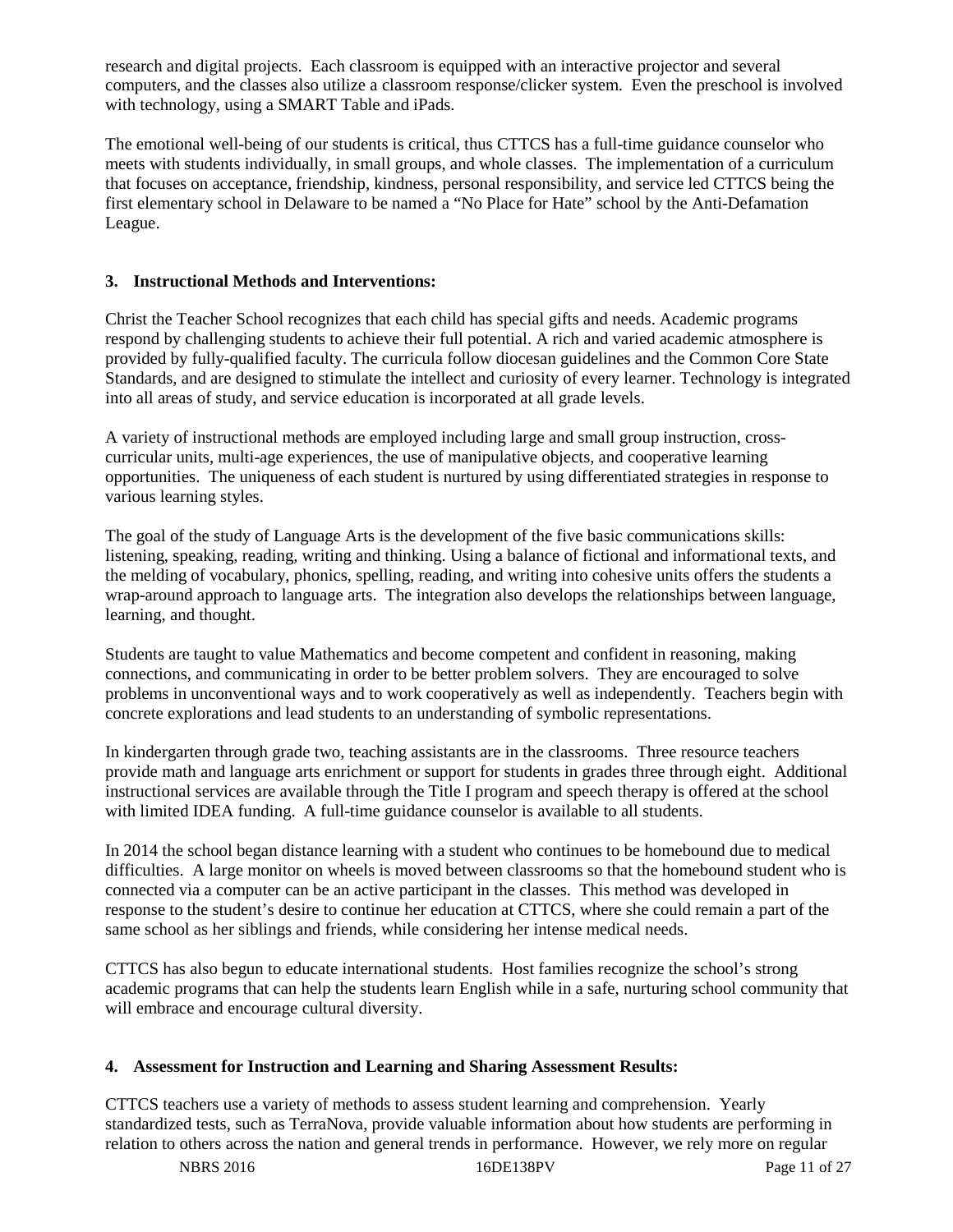classroom formative assessments that provide more immediate feedback and can help direct the way in which lessons can proceed. Teachers create quizzes and assignments, but also use pre-designed assessments that are part of the textbook series. Projects, writing assignments, presentations, and discussions are also methods of determining where the students are in their learning and whether the teachers have presented all that they intended to get across. Technology is also used for some assessments, with responder systems and online assessments being able to provide data quickly. Students are also encouraged to self-assess, determining in which areas of they need additional assistance. The results of the TerraNova standardized testing are shared in written format with the families, and the school's overall scores are compared with diocesan and national averages on the CTTCS website. The faculty uses standardized test data, along with observations, yearly grades, calculations of students' academic growth, and conversations with families to determine class placements for each year, although adjustments can be made throughout the school year as needed. The assessment results are also used to help determine if curriculum series need to be changed or supplemented.

Communication with the students and their families about learning and assessments is ongoing and conducted in numerous ways. CTTCS utilizes PowerSchool which has an online portal in which families can log-on daily to see their students' current grades on all assignments and assessments. Students use planners to keep track of assignments and many teachers require that the planners be signed by parents each night, ensuring that the parents have insight as to what is being covered each day in class. Additionally, all teachers have class webpages, and some also use blogs, emails, newsletters, or daily folders to communicate with all families on a regular basis. Parent-teacher conferences are scheduled school-wide twice per year, but additional appointments or phone conferences are held as needed. School newsletters are emailed regularly to communicate news, updates, and successes. An automated phone dialing system is used to alert families of important news in an expedient manner. Most importantly, an open-door policy with faculty, staff, parents, and students is maintained by the administration, ensuring that any and all questions are addressed in a timely and efficient manner.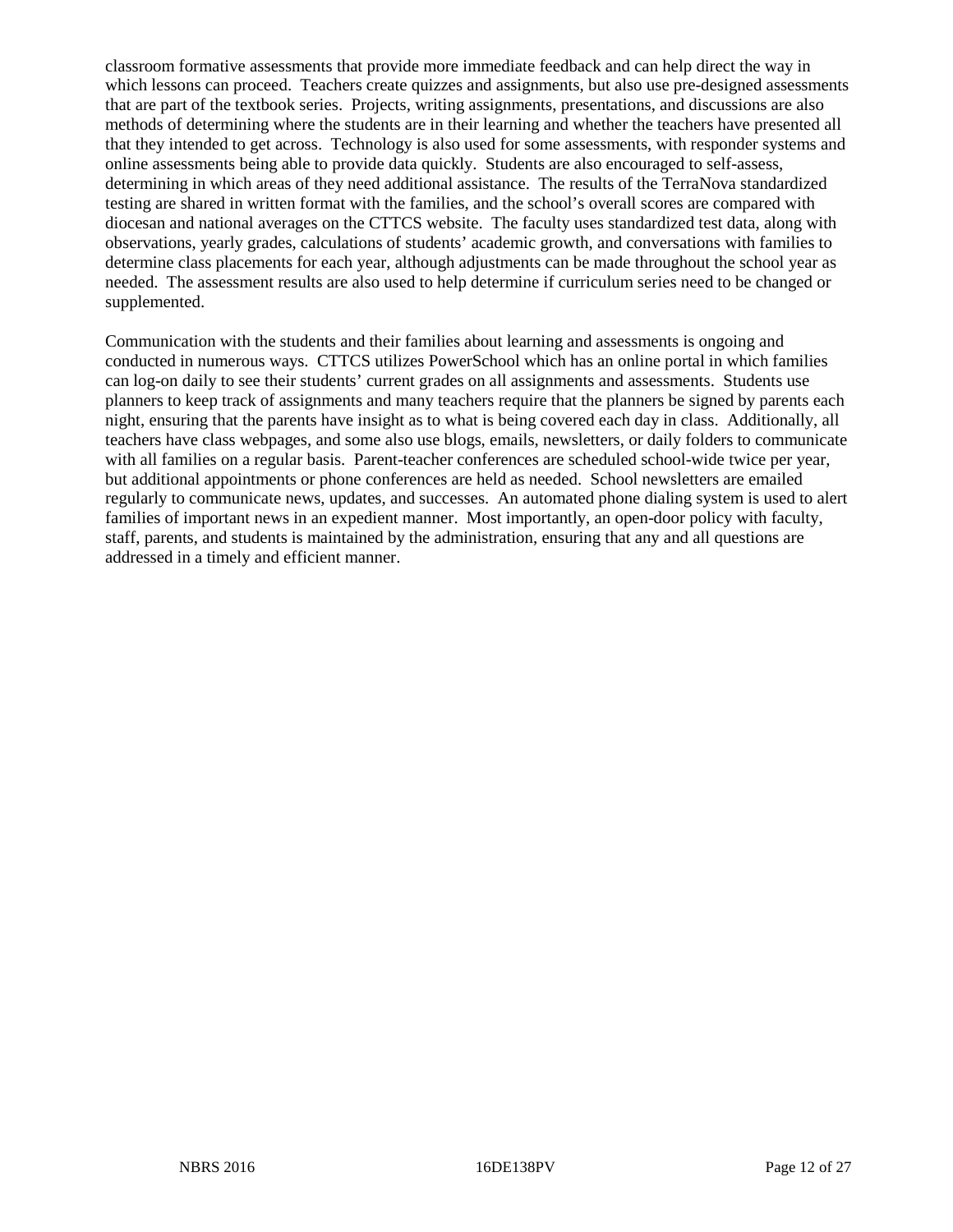## **1. School Climate/Culture:**

Visitors to CTTCS often comment on how welcomed they felt when walking through the school. Students and adults greet one another as they pass in the halls. People hold doors for each other and smile. Simple, little acts of acknowledgement create the base for other larger positive acts. An atmosphere of mutual respect and cooperation among students, parents, faculty, and staff is fostered. As a community that gathers each morning for prayer as a way to start to start our school day, a sense of reverence and prayerfulness are important components of who we are. Service is also a hallmark of CTTCS. Students of all ages participate in numerous service projects throughout the school year, and are encouraged to continue with service on their own accord during the summer months and in the years after they move beyond our elementary school.

Even the youngest of our students have opportunities to participate fully in the school community. From sports, to music, to plays, to clubs, there is something for everyone. Leadership skills are developed as students have the opportunity to organize and implement projects within the various clubs. Having such great student involvement creates a sense of school pride and that has a positive impact on everything from classwork to sports fields. Respect for one another is more than an expectation, it is cultivated. Our work in creating a respectful and inclusive environment led to CTTCS being the first Catholic school in Delaware to be named a "No Place for Hate School" by the Anti-Defamation League.

The positive environment is good for more than the students, it is excellent for the faculty and staff as well. Administrators regularly thank and show their appreciation for the entire school community. The faculty is encouraged to attend professional development classes and seminars, with the cost usually being covered by the school or Title II funds. When teachers find products that they know would be great for their classrooms, the school works to find ways to make those purchases. Teachers also know that they have the support of the administration when difficult discussions need to be had with students' families. The prayerfulness that can be seen in the students is also clearly evident in the staff, with teachers being known for their kindness and compassion.

## **2. Engaging Families and Community:**

CTTCS approaches family and community engagement the same way that we approach all interactions, with respect and honesty. Families are always welcome in the school. There are parents who stay each morning to be part of our community prayer, and others who help in the lunchroom each day. From chaperoning fieldtrips to organizing class parties, parents, grandparents, aunts, and uncles are integral pieces of the school community.

We have been blessed to have very supportive families and have worked to develop strong relationships with them and the community at large. Numerous local businesses, doctors, orthodontists, and other professionals have made generous contributions to our fundraising efforts and in return, the school community often frequents those sponsors. One fabulous restaurant not only donates the food items for our annual Spaghetti Dinner, but the owner and chefs actually come and cook everything as well. As a way to show our gratitude, the school often orders from that restaurant when catered meals are needed for various events.

Strong partnerships with local high schools have enabled our students to go on field trips to see plays and participate in events at the other schools. The high schools have allowed their students to be guest speakers at our school and have brought their marching bands to be part of our Fall Festival activities. Some of the local high schools sponsor various competitions, such as a Science Olympiad, and CTTCS is always invited to participate. Our graduates who are now in high school volunteer at CTTCS when their schools are closed but CTTCS is open.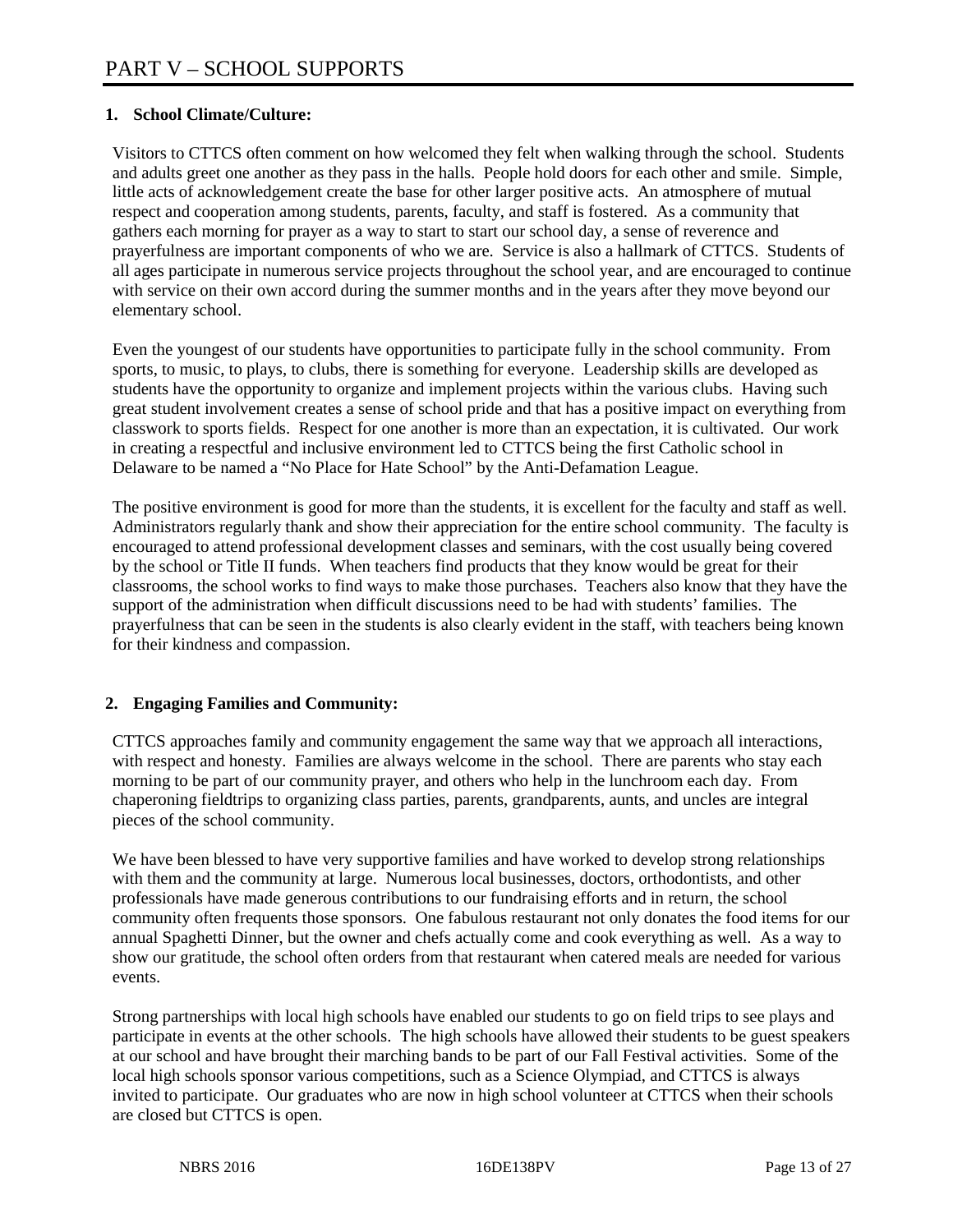Our working relationships extend to colleges and universities in the state as well. Students majoring in nursing work with our school nurse to learn about school nursing while completing observational or clinical hours. Education majors are welcomed when doing their student teaching, and several have become teachers at CTTCS upon graduation.

Service is a key component of education at CTTCS and the benefactors of the service include, among others, residents of a local nursing home and school children in Guatemala. The nursing home residents are always invited to watch our school plays, and our choir travels to the nursing home for performances. Our students have met administrators from the schools we have helped in Guatemala, and now recognize that our "community" extends far beyond the state line, for we are truly a global community.

### **3. Professional Development:**

When reflecting upon who inspired career choices or love of a particular area of study, many adults will recall a teacher who listened, challenged, and inspired them. CTTCS teachers strive to be that positive influence in the lives of our students, encouraging them to love learning and to be the best version of themselves. CTTCS recognizes that teachers who are informed and enthused can have great impacts on student achievement, and thus professional development opportunities are continuously offered as a means to keeping teachers knowledgeable of best practices and new content.

Teachers attend at least two professional development days each year that are run by the Diocese of Wilmington, with each session addressing a timely topic such as grading practices, school law, or implementing Common Core State Standards. CTTCS hosts professional development sessions that all teachers attend. Topics of the sessions are aligned with academic standards or Middle States Accreditation goals. The faculty may also attend seminars, workshops, and classes that are of interest and will enhance their teaching areas. Continuing education and advanced degrees are valued, and many teachers take advantage of Title II funds and monies allocated by CTTCS for graduate courses and professional development opportunities.

All members of the faculty are encouraged to move beyond their comfort zones and to participate in programs that are challenging and rewarding on multiple levels. Five teachers, one graduate, and the principal have traveled to remote villages in Guatemala through the Global Solidarity Partnership between Diocese of Wilmington and the Diocese of San Marcos, Guatemala. Meeting local families and school children, and seeing the deplorable living and educational situations in Guatemala have renewed a desire for our CTTCS to find ways to help improve the lives of other students. CTTCS's efforts have been recognized by Today's Catholic Teacher Magazine with their Innovations in Catholic Education Award.

Several faculty members have also participated in the Anti-Defamation League's Bearing Witness program, an intensive five-day program in which the participants explore the history of anti-Semitism, including the role of the Church during the Holocaust and issues of prejudice in society today. Four members of the faculty were selected to be part of the Bearing Witness Advanced Program and traveled to Israel for ten days, gaining a better understanding of the relationship of the Holy Land to Jews, Christians, and Muslims. They expanded their knowledge of the complex history of modern Israel, learned more about contemporary manifestations of anti-Semitism, and deepened their understanding of the Holocaust and its relevance today.

## **4. School Leadership:**

Christ the Teacher Catholic School is a regional elementary school operating under the supervision of the Superintendent of the Diocese of Wilmington and the pastors of the four sponsoring parishes. An Advisory Board, with members from each of the sponsoring parishes, also provides guidance and direction, and ensures that the school operates a sound Catholic program that is consistent with Diocesan policies. The on-site and day-to-day operation of the school is under the direction of two dedicated administrators, a Principal and an Assistant Principal. Together they lead 51 faculty and staff members and 608 students.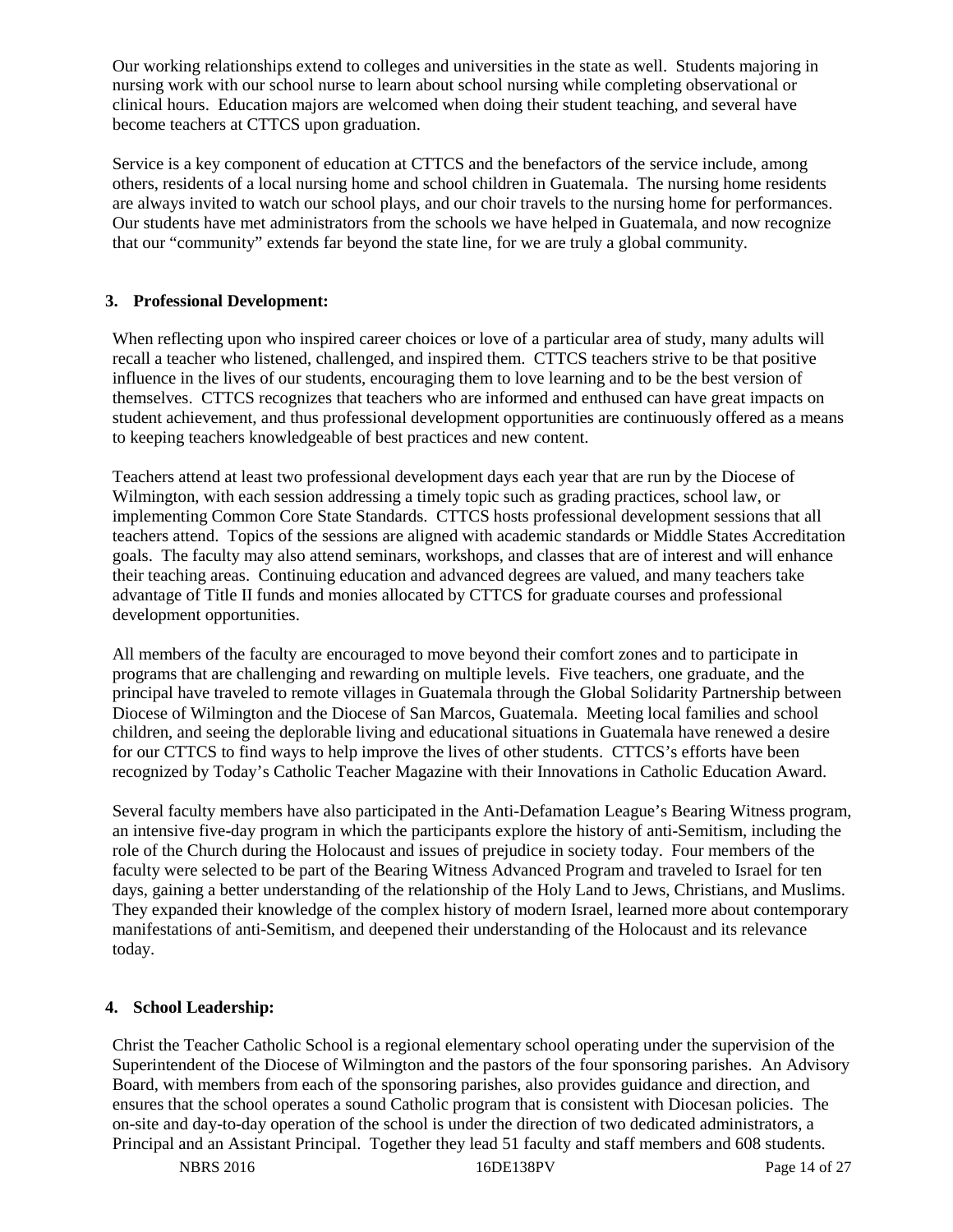The Principal and Assistant Principal are responsible for the hiring of qualified teachers and staff who are committed to the Catholic mission of the school. They shape the vision of academic success for all students and create a climate that is devoted to learning. The school environment is safe and orderly, as well as responsive and supportive. Both administrators cultivate leadership skills among the staff and students, and ensure that all teachers are active participants in continuing education or professional development opportunities. The school's administrators also develop local in-service sessions on topics that will help teachers better understand resources that improve and support student achievement. They make it possible for students to develop relationships with caring adults in the building who can help motivate and encourage the students to be committed to the learning process and academic success.

The administrators recognize that the roles of the parents and community are complementary to the school's. They welcome parents' questions and suggestions and involve the families in ongoing discussions, encouraging mutual respect and cooperation. Recognizing that the local community can be an invaluable source of support, the school administration interacts with governmental and business leaders to develop working relationships.

The administrators work with faculty, parents, and students to maintain high standards for academics and conduct. They recognize the importance of setting goals, monitoring progress, and keeping everyone informed about the process. They are reassuring when changes need to be made and celebratory in successes. With Christ as their model, they nurture the academic, spiritual, moral, social, and physical development of the students.

Together, the administration, faculty, students, families, and community, develop a positive school culture that promotes professional growth and student achievement.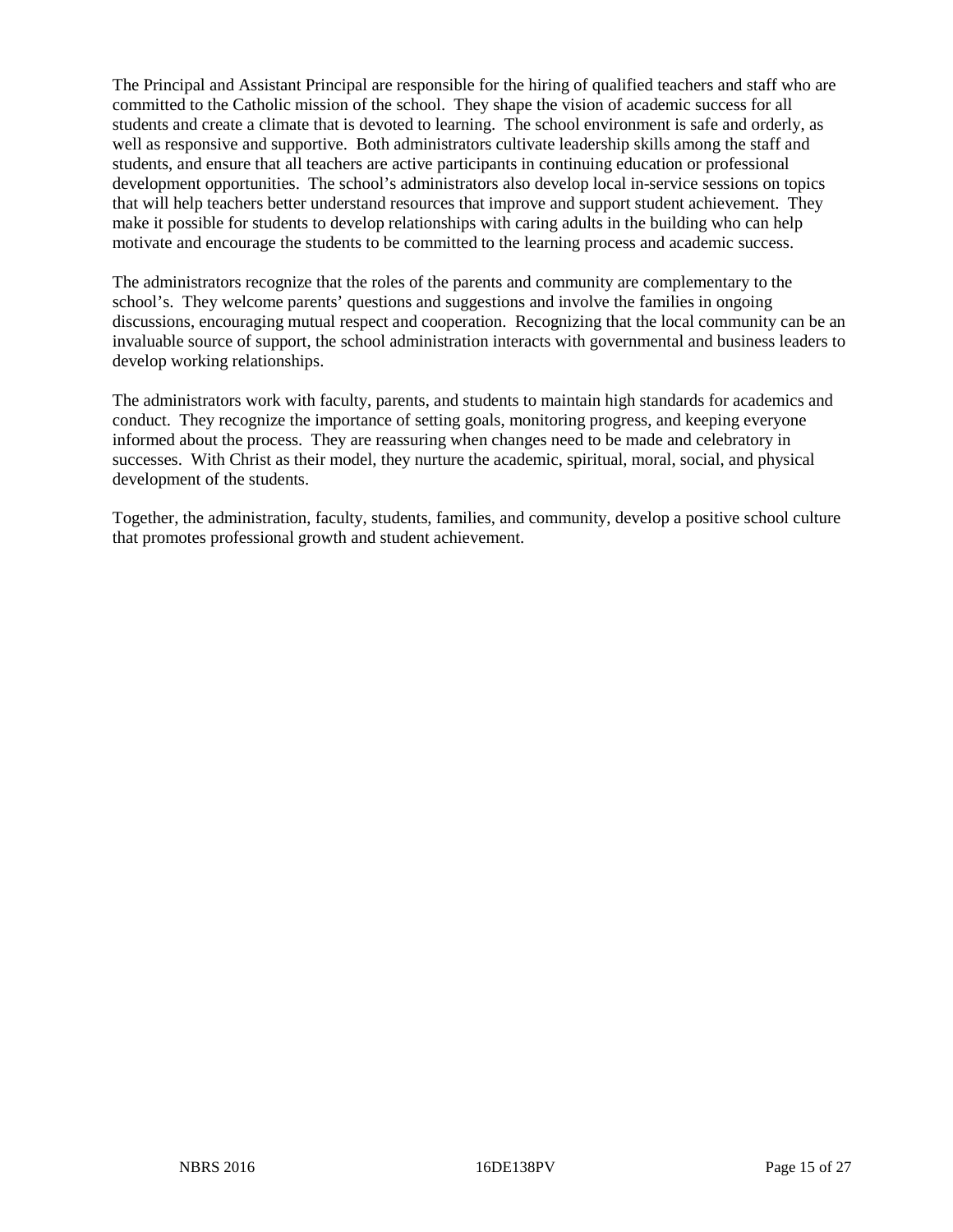# PART VI \* INDICATORS OF ACADEMIC SUCESS

Service and outreach to others is an integral part of the education program at CTTCS, and service-learning is one of the reasons that CTTCS has been so successful. Integrating meaningful community service with instruction and reflection enriches the learning experience, teaches civic responsibility, and strengthens the community. Combining service with learning in intentional ways can be transformative for the students and the recipients of the service. It extends learning beyond the classroom walls and into the community, whether that is a local community or one across the globe.

Canned food drives link with math lessons by calculating the number of items, their total weight, and dollar value. Recycling and water conservation efforts have been incorporated into cross-curricular lessons including science, math, social studies, and religion. Learning about water conservation in the United States led into learning about the need for potable water in Guatemala. CTTCS partnered with a school in San Marcos, Guatemala that had no running water and our students were able to fundraise enough money to buy water filtration tanks. Interested and wanting to do more, the CTTCS students stuck with the project and continued their efforts until they could have a bathroom built at the school and worked to get running water into the town. Students practice letter writing in language arts classes by creating cards and writing messages to senior citizens in a local nursing home. Nearly all service projects can be incorporated into religion classes, but efforts are made to tie ideas about improving the quality of life for others and caring for our environment into other core academic units.

Developing the hearts and minds of our students to be tolerant of other cultures, religions, and lifestyles is fundamental to the students' Catholic faith formation. The service-learning also plays a critical role in the socio-emotional learning of our students. Through many service opportunities, our students learn that they are very much like the people they are helping, noting similarities, not differences. Recognition that each person is an individual, who deserves respect and love, goes a long way in building up communities rather than segregating them. Service-learning can lead to new perspectives, which in turn lead to choosing positive behaviors. Critical thinking and leadership skills are fostered, steering students towards leadership and activism roles in the future.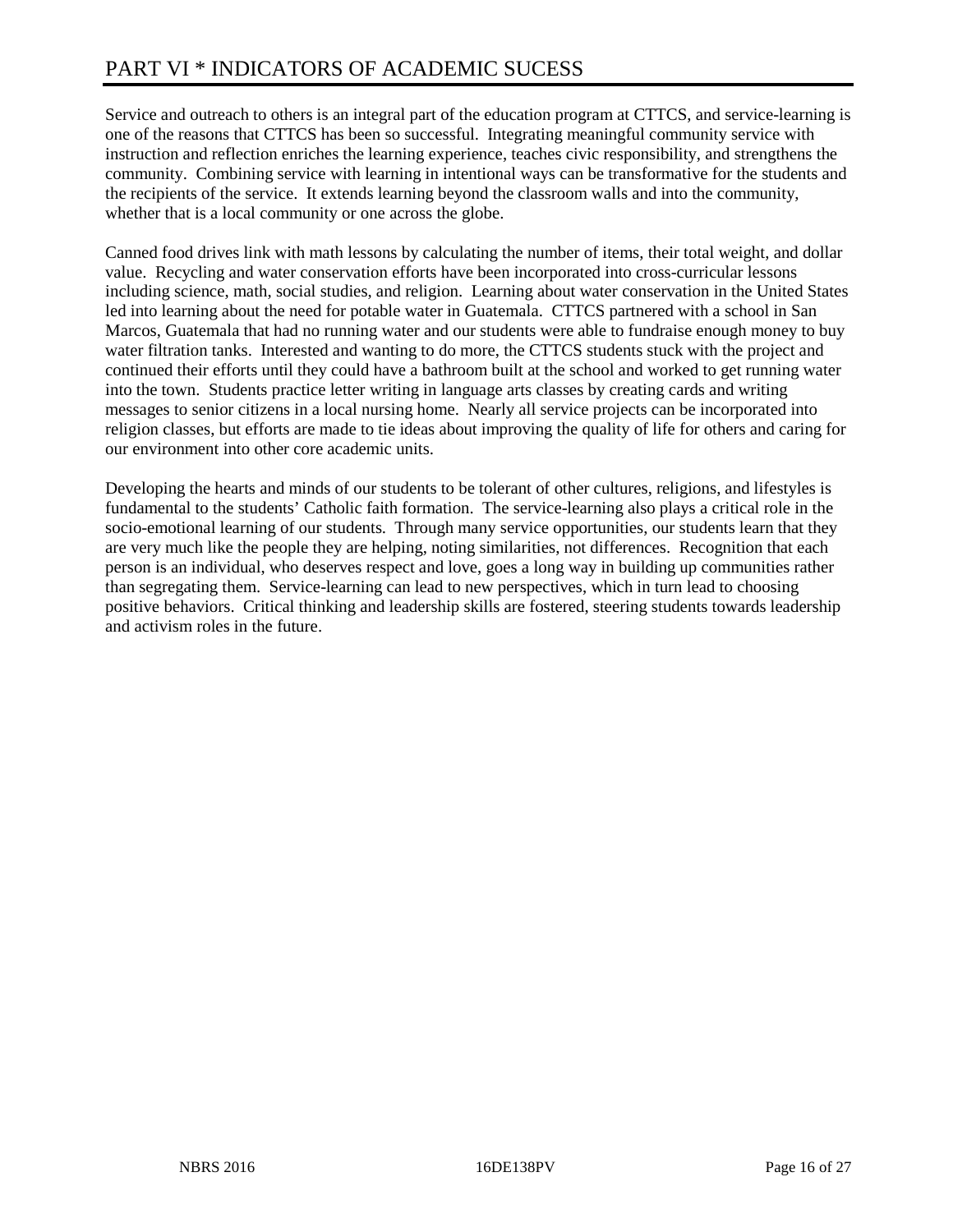# PART VII - NON-PUBLIC SCHOOL INFORMATION

1. Non-public school association(s): Catholic

Identify the religious or independent associations, if any, to which the school belongs. Select the primary association first.

| 2. | Does the school have nonprofit, tax-exempt $(501(c)(3))$ status?                                       | Yes X  | No. |
|----|--------------------------------------------------------------------------------------------------------|--------|-----|
| 3. | What is the educational cost per student?<br>(School budget divided by enrollment)                     | \$5092 |     |
| 4. | What is the average financial aid per student?                                                         | \$1332 |     |
| 5. | What percentage of the annual budget is devoted to<br>scholarship assistance and/or tuition reduction? | 11%    |     |
| 6. | What percentage of the student body receives<br>scholarship assistance, including tuition reduction?   | 41%    |     |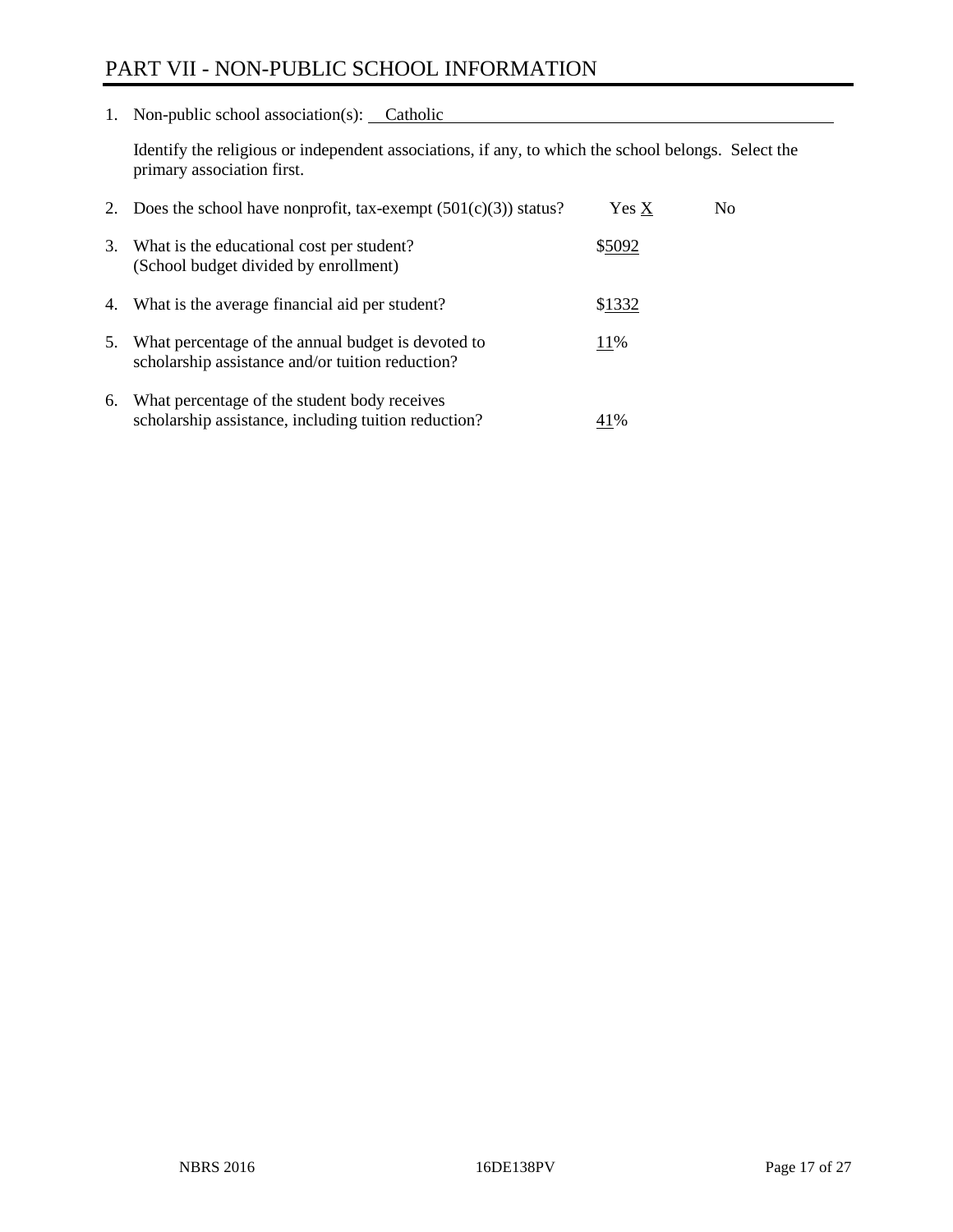| <b>Subject: Math</b>       | Test: TerraNova 3 - Common       |
|----------------------------|----------------------------------|
|                            | Core with InView                 |
| Grade: 3                   | <b>Edition/Publication Year:</b> |
|                            | N/A                              |
| Publisher: CTB/McGraw-Hill | Scores are reported here as:     |
|                            | Percentiles                      |

| School Year                                | 2014-2015 |
|--------------------------------------------|-----------|
| Testing month                              | Mar       |
| <b>SCHOOL SCORES</b>                       |           |
| <b>Average Score</b>                       | 74        |
| Number of students tested                  | 65        |
| Percent of total students tested           | 100       |
| Number of students alternatively assessed  |           |
| Percent of students alternatively assessed | 0         |
| <b>SUBGROUP SCORES</b>                     |           |
| 1. Other 1                                 |           |
| <b>Average Score</b>                       |           |
| Number of students tested                  |           |
| 2. Other 2                                 |           |
| <b>Average Score</b>                       |           |
| Number of students tested                  |           |
| 3. Other 3                                 |           |
| <b>Average Score</b>                       |           |
| Number of students tested                  |           |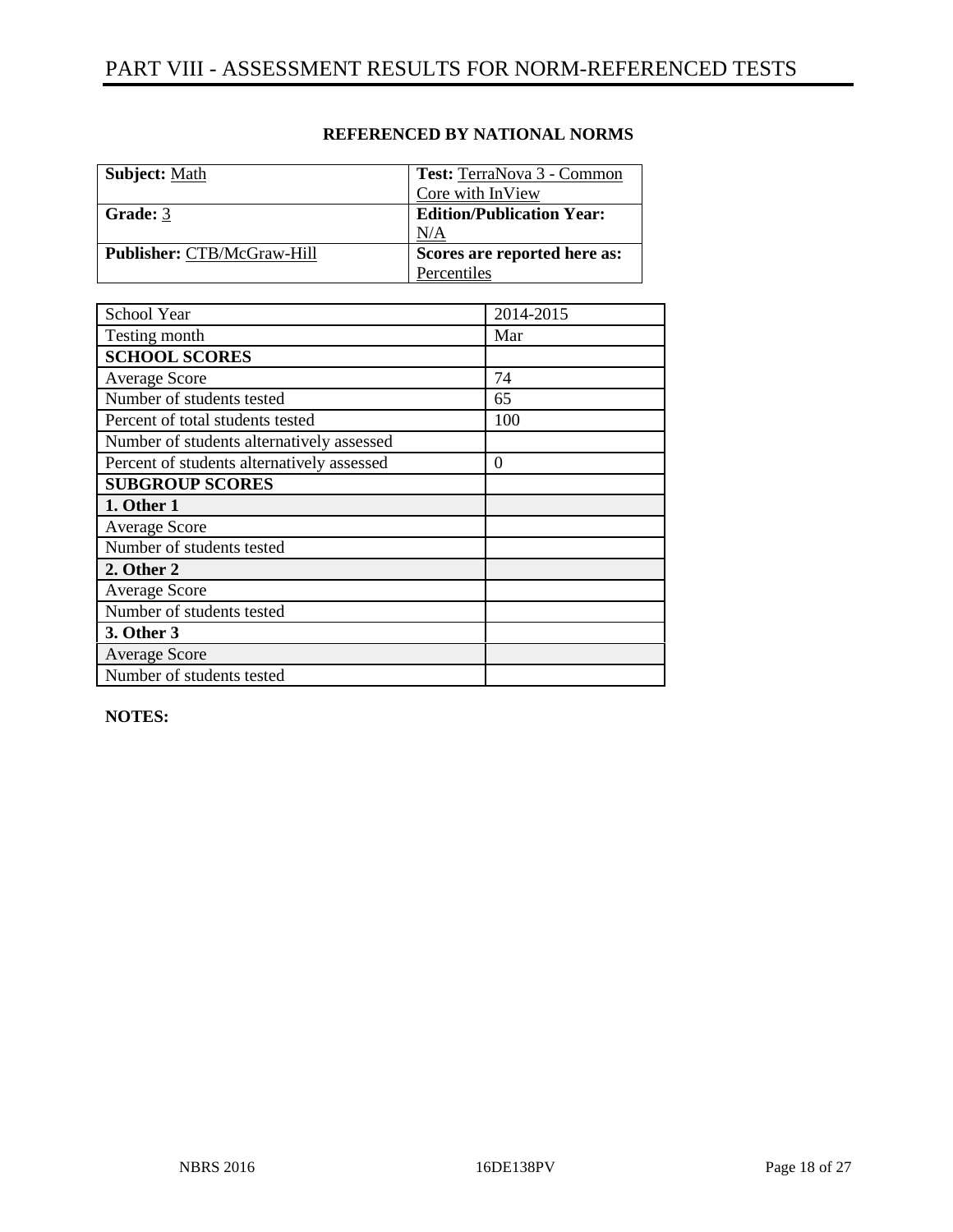| <b>Subject: Math</b>              | Test: TerraNova 3 - Common       |
|-----------------------------------|----------------------------------|
|                                   | Core with InView                 |
| <b>Grade: 4</b>                   | <b>Edition/Publication Year:</b> |
|                                   | N/A                              |
| <b>Publisher: CTB/McGraw-Hill</b> | Scores are reported here as:     |
|                                   | Percentiles                      |

| School Year                                | 2014-2015 |
|--------------------------------------------|-----------|
| Testing month                              | Mar       |
| <b>SCHOOL SCORES</b>                       |           |
| Average Score                              | 75        |
| Number of students tested                  | 56        |
| Percent of total students tested           | 100       |
| Number of students alternatively assessed  |           |
| Percent of students alternatively assessed | $\theta$  |
| <b>SUBGROUP SCORES</b>                     |           |
| 1. Other 1                                 |           |
| <b>Average Score</b>                       |           |
| Number of students tested                  |           |
| 2. Other 2                                 |           |
| Average Score                              |           |
| Number of students tested                  |           |
| 3. Other 3                                 |           |
| <b>Average Score</b>                       |           |
| Number of students tested                  |           |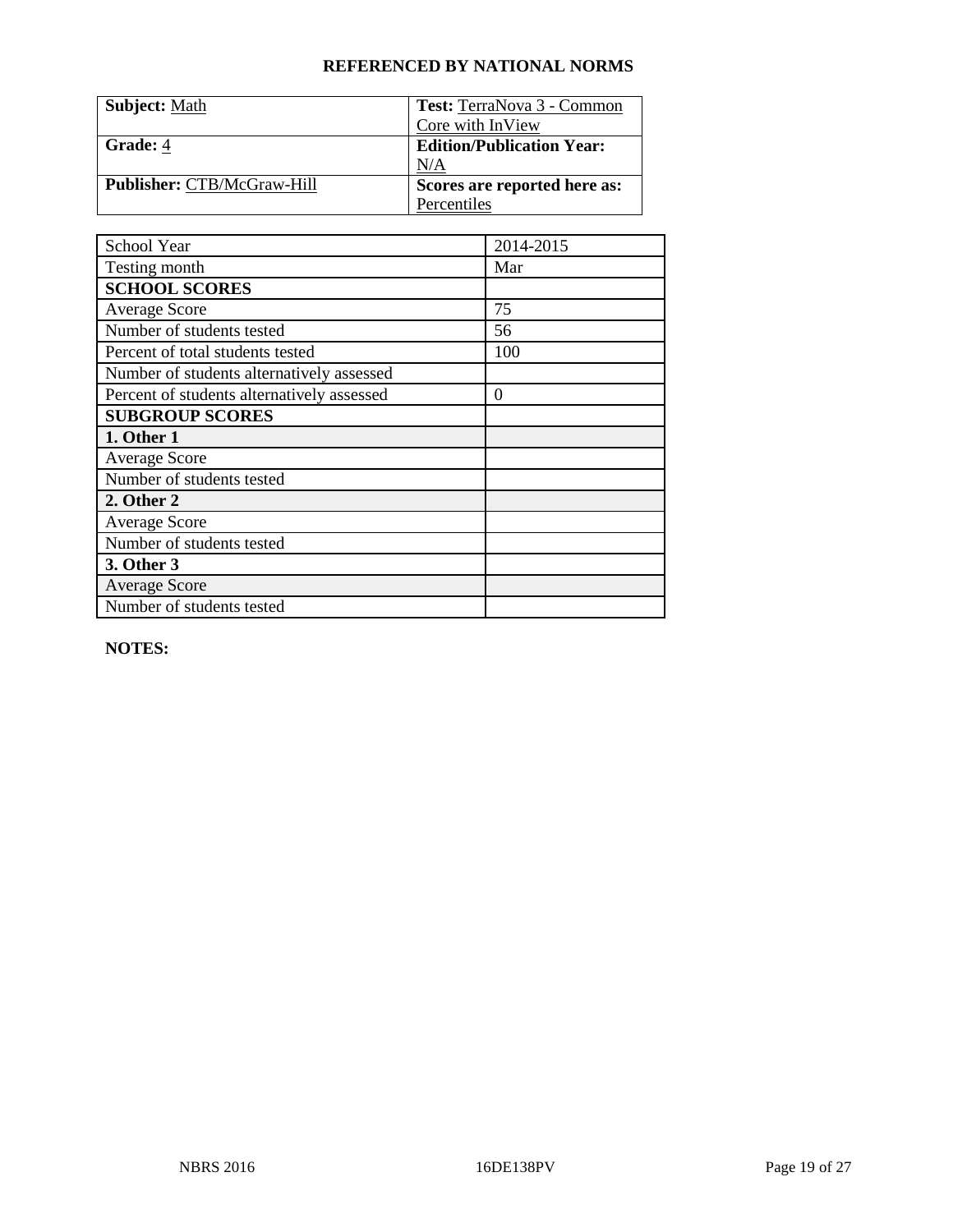| <b>Subject: Math</b>              | Test: TerraNova 3 - Common       |
|-----------------------------------|----------------------------------|
|                                   | Core with InView                 |
| Grade: 5                          | <b>Edition/Publication Year:</b> |
|                                   | N/A                              |
| <b>Publisher: CTB/McGraw-Hill</b> | Scores are reported here as:     |
|                                   | Percentiles                      |

| School Year                                | 2014-2015 |
|--------------------------------------------|-----------|
| Testing month                              | Mar       |
| <b>SCHOOL SCORES</b>                       |           |
| Average Score                              | 89        |
| Number of students tested                  | 59        |
| Percent of total students tested           | 100       |
| Number of students alternatively assessed  |           |
| Percent of students alternatively assessed | $\theta$  |
| <b>SUBGROUP SCORES</b>                     |           |
| 1. Other 1                                 |           |
| <b>Average Score</b>                       |           |
| Number of students tested                  |           |
| 2. Other 2                                 |           |
| Average Score                              |           |
| Number of students tested                  |           |
| 3. Other 3                                 |           |
| <b>Average Score</b>                       |           |
| Number of students tested                  |           |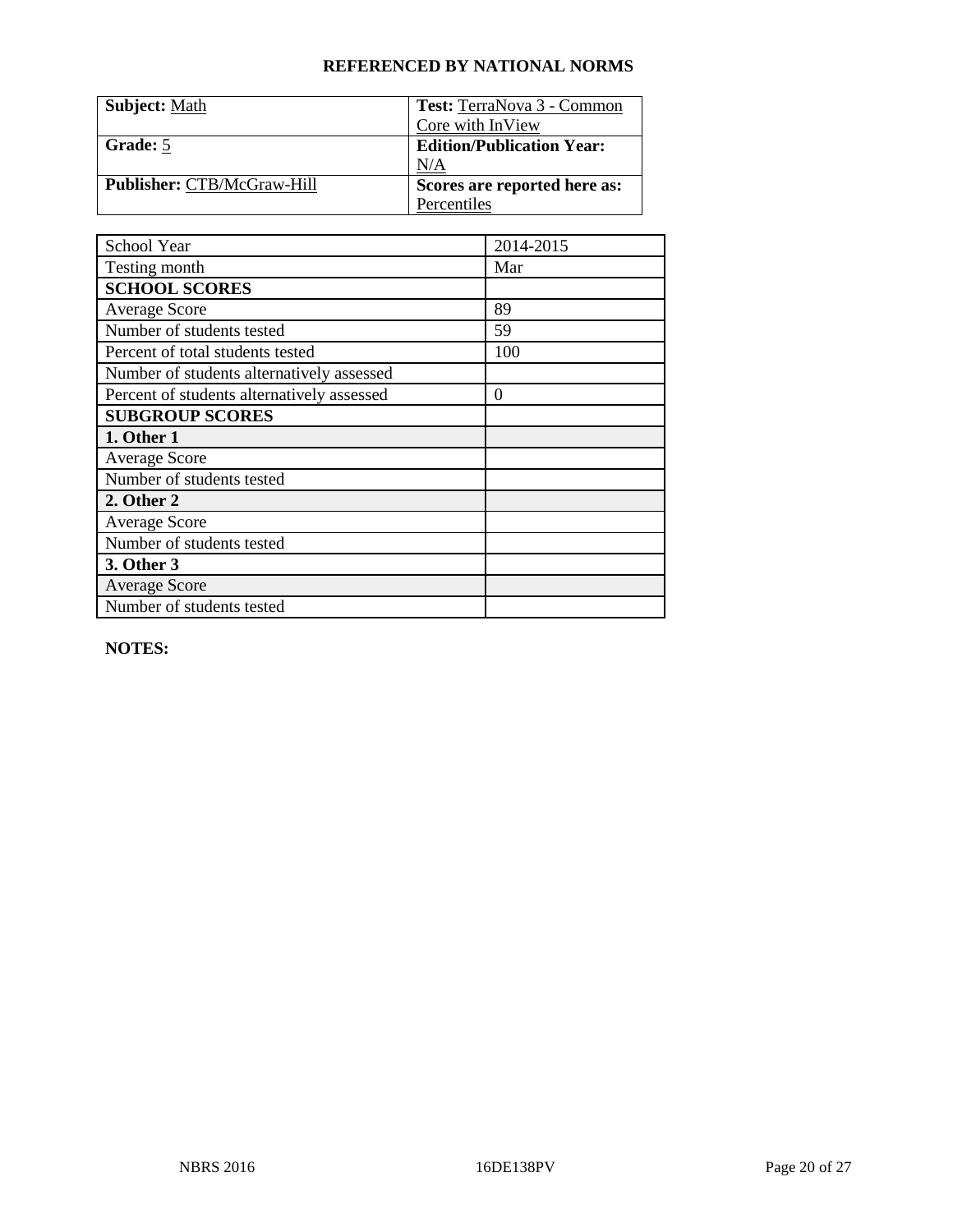| <b>Subject: Math</b>              | Test: TerraNova 3 - Common       |
|-----------------------------------|----------------------------------|
|                                   | Core with InView                 |
| Grade: 6                          | <b>Edition/Publication Year:</b> |
|                                   | N/A                              |
| <b>Publisher: CTB/McGraw-Hill</b> | Scores are reported here as:     |
|                                   | Percentiles                      |

| School Year                                | 2014-2015 |
|--------------------------------------------|-----------|
| Testing month                              | Mar       |
| <b>SCHOOL SCORES</b>                       |           |
| <b>Average Score</b>                       | 84        |
| Number of students tested                  | 66        |
| Percent of total students tested           | 100       |
| Number of students alternatively assessed  |           |
| Percent of students alternatively assessed | $\theta$  |
| <b>SUBGROUP SCORES</b>                     |           |
| 1. Other 1                                 |           |
| <b>Average Score</b>                       |           |
| Number of students tested                  |           |
| 2. Other 2                                 |           |
| <b>Average Score</b>                       |           |
| Number of students tested                  |           |
| 3. Other 3                                 |           |
| <b>Average Score</b>                       |           |
| Number of students tested                  |           |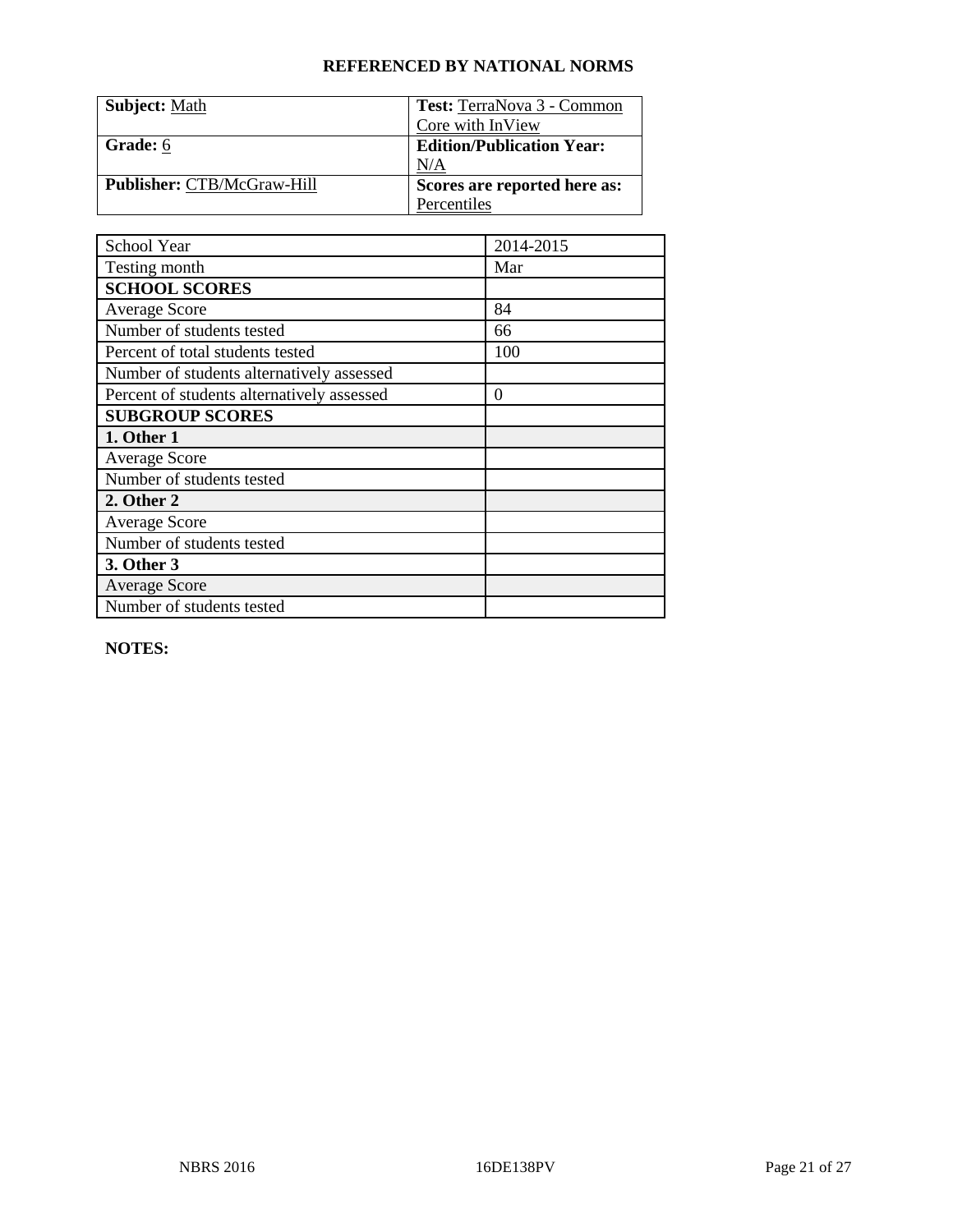| <b>Subject: Math</b>              | Test: TerraNova 3 - Common       |
|-----------------------------------|----------------------------------|
|                                   | Core with InView                 |
| Grade: 7                          | <b>Edition/Publication Year:</b> |
|                                   | N/A                              |
| <b>Publisher: CTB/McGraw-Hill</b> | Scores are reported here as:     |
|                                   | Percentiles                      |

| School Year                                | 2014-2015 |
|--------------------------------------------|-----------|
| Testing month                              | Mar       |
| <b>SCHOOL SCORES</b>                       |           |
| Average Score                              | 86        |
| Number of students tested                  | 64        |
| Percent of total students tested           | 100       |
| Number of students alternatively assessed  |           |
| Percent of students alternatively assessed | $\theta$  |
| <b>SUBGROUP SCORES</b>                     |           |
| 1. Other 1                                 |           |
| <b>Average Score</b>                       |           |
| Number of students tested                  |           |
| 2. Other 2                                 |           |
| <b>Average Score</b>                       |           |
| Number of students tested                  |           |
| 3. Other 3                                 |           |
| <b>Average Score</b>                       |           |
| Number of students tested                  |           |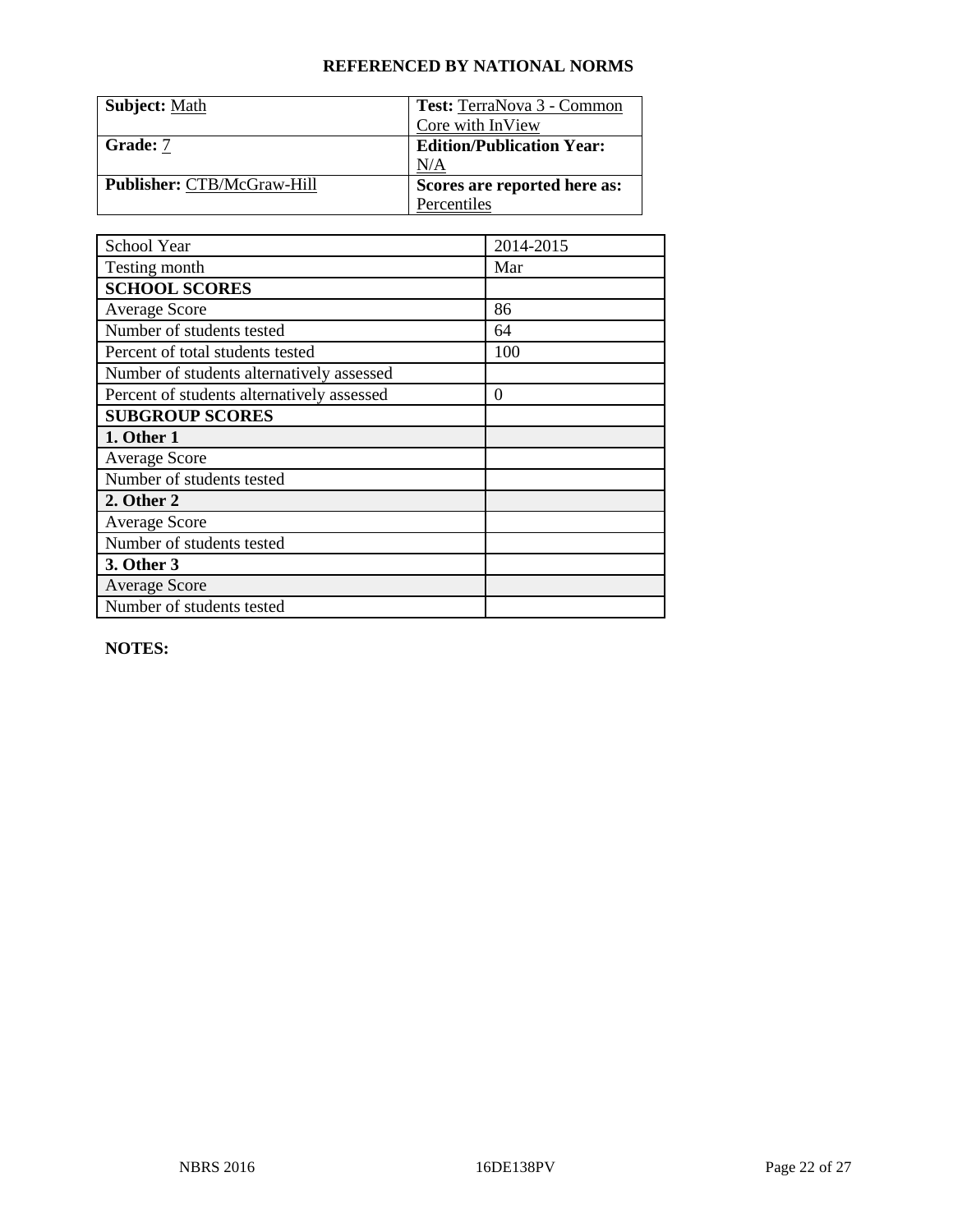| <b>Subject: Reading/ELA</b>       | Test: TerraNova 3 - Common       |
|-----------------------------------|----------------------------------|
|                                   | Core with InView                 |
| Grade: 3                          | <b>Edition/Publication Year:</b> |
|                                   | N/A                              |
| <b>Publisher: CTB/McGraw-Hill</b> | Scores are reported here as:     |
|                                   | Percentiles                      |

| School Year                                | 2014-2015 |
|--------------------------------------------|-----------|
| Testing month                              | Mar       |
| <b>SCHOOL SCORES</b>                       |           |
| Average Score                              | 71        |
| Number of students tested                  | 65        |
| Percent of total students tested           | 100       |
| Number of students alternatively assessed  |           |
| Percent of students alternatively assessed | $\theta$  |
| <b>SUBGROUP SCORES</b>                     |           |
| 1. Other 1                                 |           |
| <b>Average Score</b>                       |           |
| Number of students tested                  |           |
| 2. Other 2                                 |           |
| Average Score                              |           |
| Number of students tested                  |           |
| 3. Other 3                                 |           |
| <b>Average Score</b>                       |           |
| Number of students tested                  |           |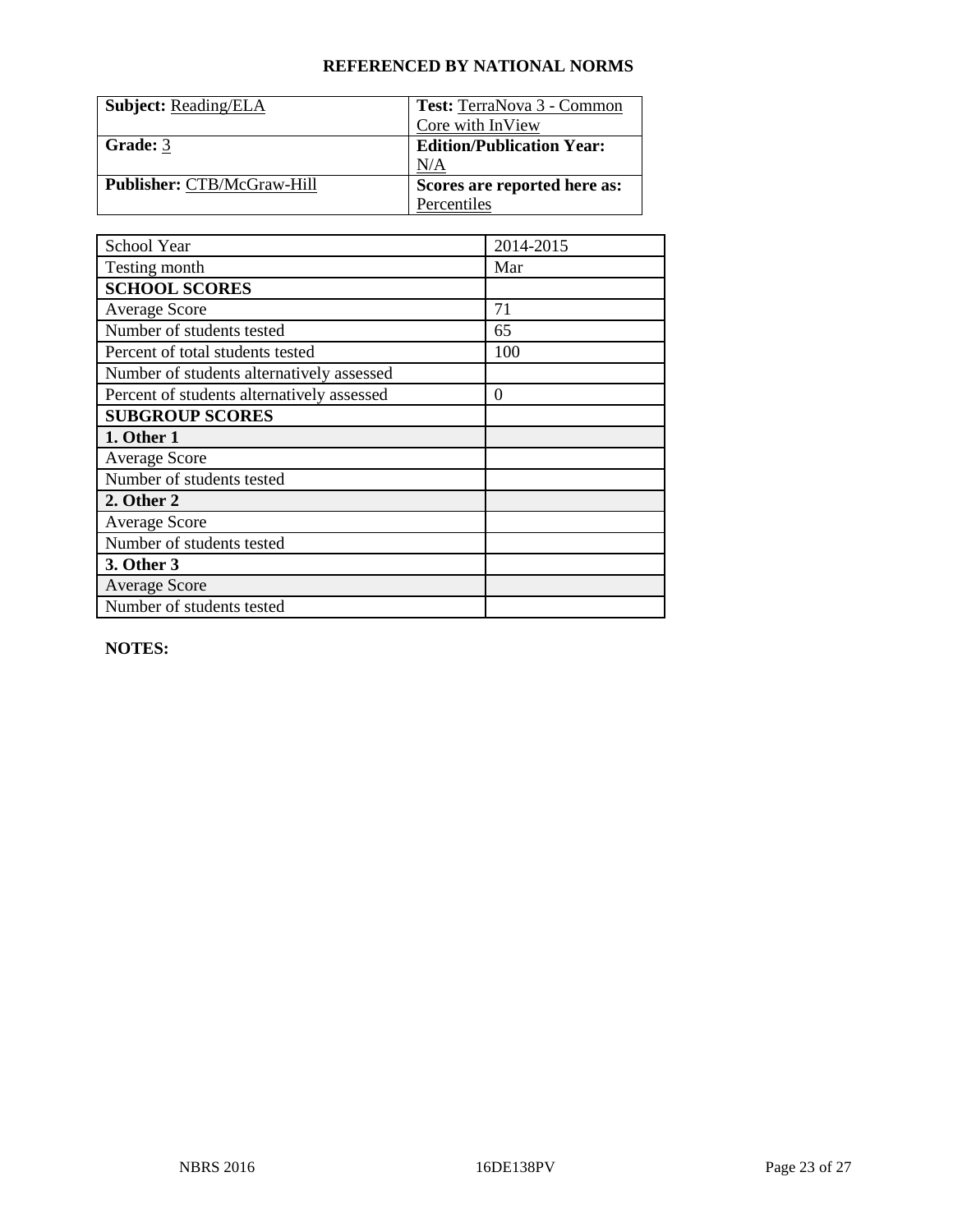| <b>Subject: Reading/ELA</b>       | Test: TerraNova 3 - Common       |
|-----------------------------------|----------------------------------|
|                                   | Core with InView                 |
| Grade: 4                          | <b>Edition/Publication Year:</b> |
|                                   | N/A                              |
| <b>Publisher: CTB/McGraw-Hill</b> | Scores are reported here as:     |
|                                   | Percentiles                      |

| School Year                                | 2014-2015 |
|--------------------------------------------|-----------|
| Testing month                              | Mar       |
| <b>SCHOOL SCORES</b>                       |           |
| <b>Average Score</b>                       | 84        |
| Number of students tested                  | 56        |
| Percent of total students tested           | 100       |
| Number of students alternatively assessed  |           |
| Percent of students alternatively assessed | $\theta$  |
| <b>SUBGROUP SCORES</b>                     |           |
| 1. Other 1                                 |           |
| <b>Average Score</b>                       |           |
| Number of students tested                  |           |
| 2. Other 2                                 |           |
| <b>Average Score</b>                       |           |
| Number of students tested                  |           |
| 3. Other 3                                 |           |
| <b>Average Score</b>                       |           |
| Number of students tested                  |           |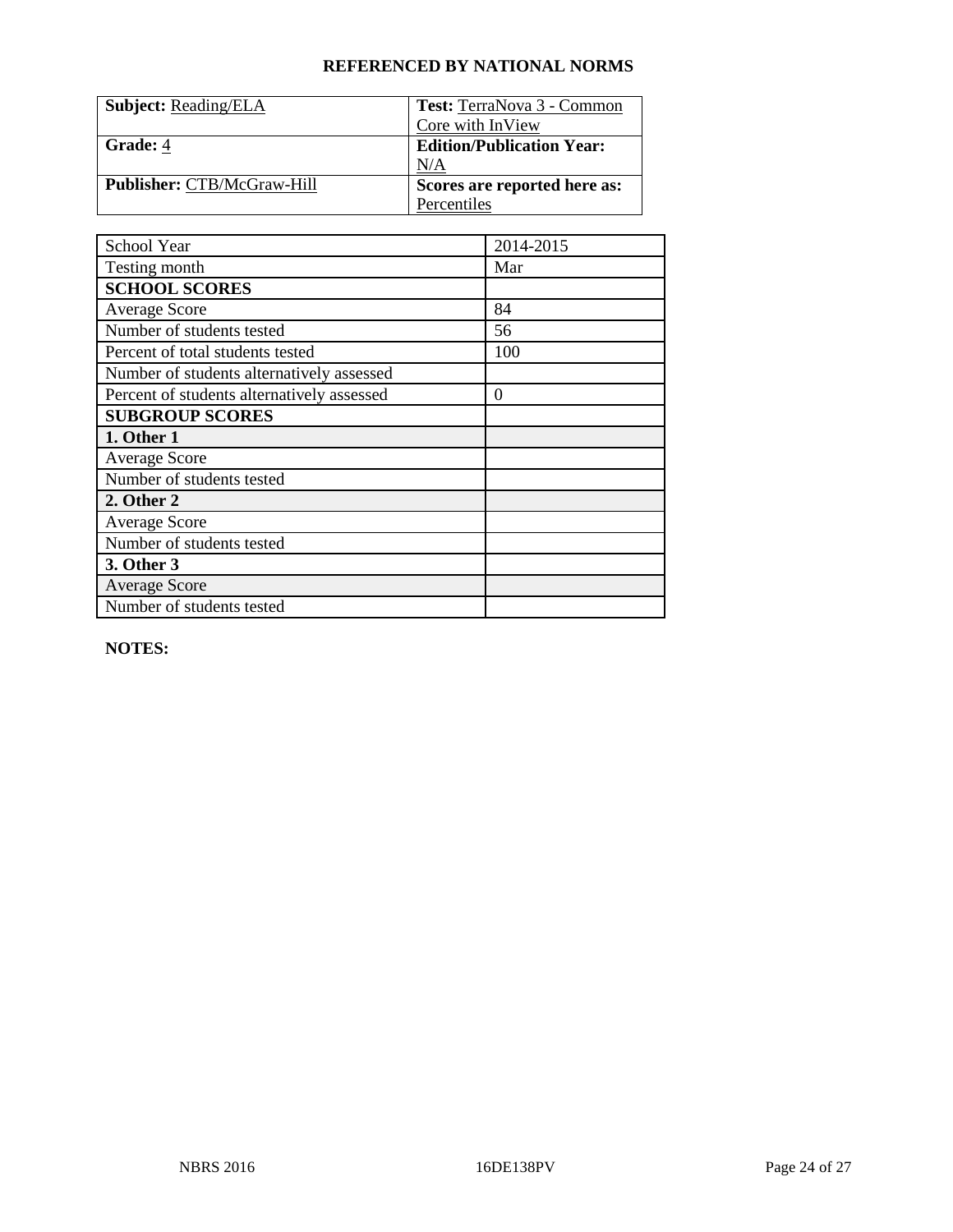| <b>Subject: Reading/ELA</b>       | Test: TerraNova 3 - Common       |
|-----------------------------------|----------------------------------|
|                                   | Core with InView                 |
| Grade: 5                          | <b>Edition/Publication Year:</b> |
|                                   | N/A                              |
| <b>Publisher: CTB/McGraw-Hill</b> | Scores are reported here as:     |
|                                   | Percentiles                      |

| School Year                                | 2014-2015 |
|--------------------------------------------|-----------|
| Testing month                              | Mar       |
| <b>SCHOOL SCORES</b>                       |           |
| <b>Average Score</b>                       | 82        |
| Number of students tested                  | 59        |
| Percent of total students tested           | 100       |
| Number of students alternatively assessed  |           |
| Percent of students alternatively assessed | $\theta$  |
| <b>SUBGROUP SCORES</b>                     |           |
| 1. Other 1                                 |           |
| <b>Average Score</b>                       |           |
| Number of students tested                  |           |
| 2. Other 2                                 |           |
| <b>Average Score</b>                       |           |
| Number of students tested                  |           |
| 3. Other 3                                 |           |
| <b>Average Score</b>                       |           |
| Number of students tested                  |           |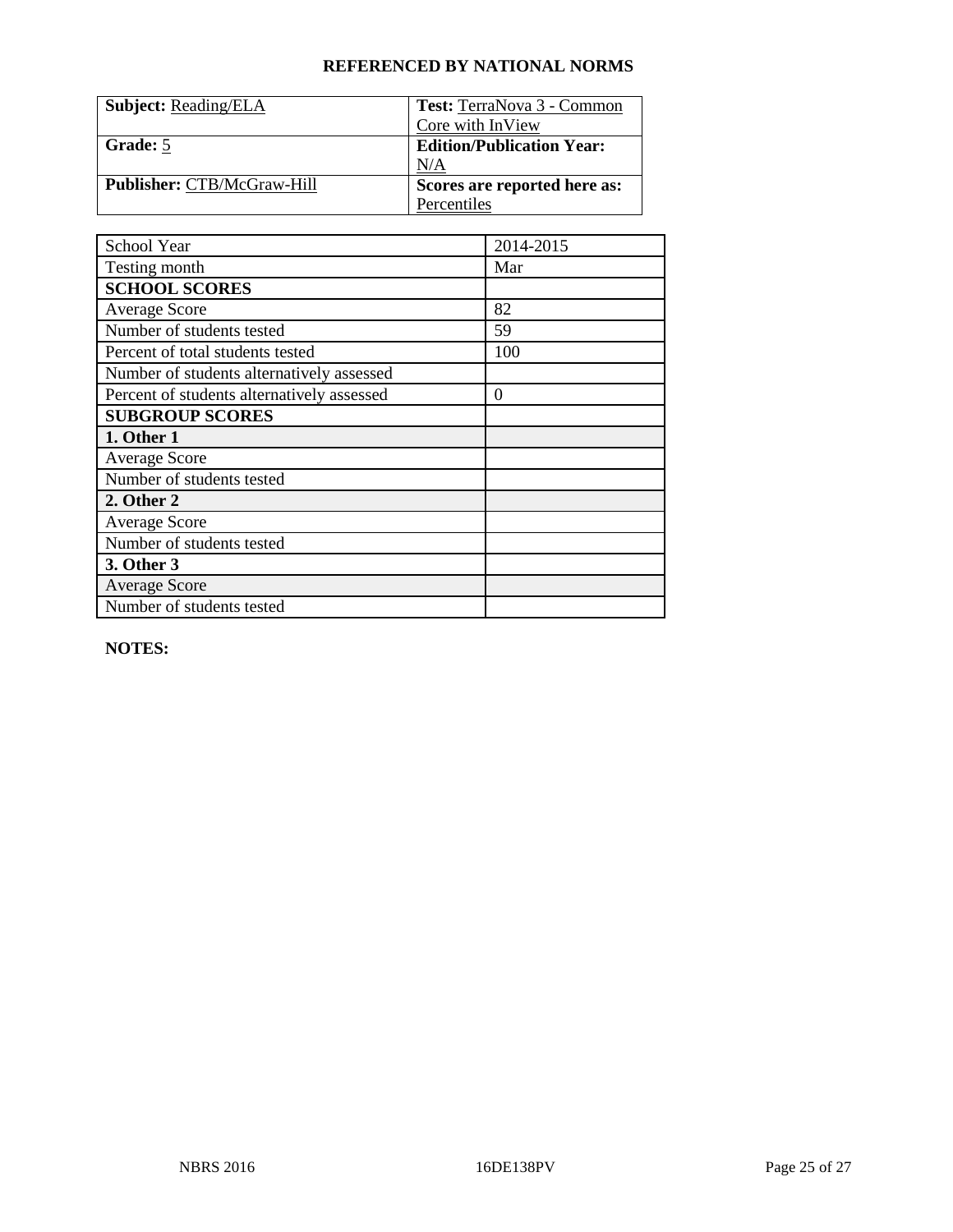| <b>Subject: Reading/ELA</b>       | Test: TerraNova 3 - Common       |
|-----------------------------------|----------------------------------|
|                                   | Core with InView                 |
| Grade: 6                          | <b>Edition/Publication Year:</b> |
|                                   | N/A                              |
| <b>Publisher: CTB/McGraw-Hill</b> | Scores are reported here as:     |
|                                   | Percentiles                      |

| School Year                                | 2014-2015 |
|--------------------------------------------|-----------|
| Testing month                              | Mar       |
| <b>SCHOOL SCORES</b>                       |           |
| Average Score                              | 89        |
| Number of students tested                  | 66        |
| Percent of total students tested           | 100       |
| Number of students alternatively assessed  |           |
| Percent of students alternatively assessed | $\theta$  |
| <b>SUBGROUP SCORES</b>                     |           |
| 1. Other 1                                 |           |
| <b>Average Score</b>                       |           |
| Number of students tested                  |           |
| 2. Other 2                                 |           |
| <b>Average Score</b>                       |           |
| Number of students tested                  |           |
| 3. Other 3                                 |           |
| <b>Average Score</b>                       |           |
| Number of students tested                  |           |